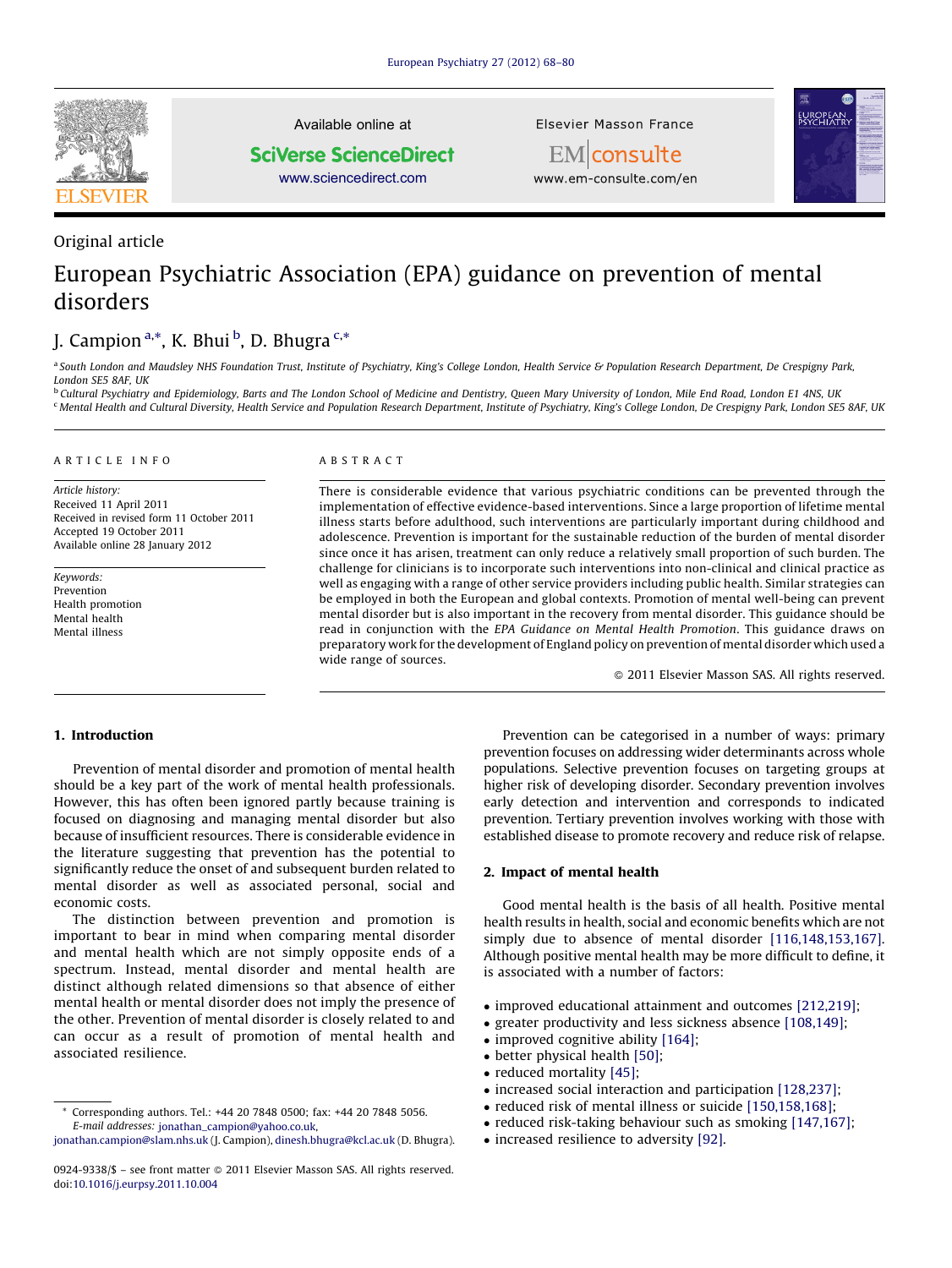# 3. Impact of mental disorder

- In the UK, mental disorder accounts for 22.8% of total disease burden, compared with 15.9% for cancer and 16.2% for cardiovascular disease, as measured by disability adjusted life years (DALYs) [\[297\]](#page-12-0).
- One in two people experience mental illness during their lifetime [\[8,115\]](#page-7-0) and each year, 38% of the EU population suffers at least one mental disorder [\[302\]](#page-12-0).
- Mental disorder impacts at all levels: individuals, families, communities and wider society indirectly, and there is often a treatment gap [\[296\]](#page-12-0) which may be related to stigma [\[278\]](#page-11-0).
- Mental disorder results in higher levels of risk-taking behaviour, health inequalities and reduced life expectancy [\[30,100,182,196\].](#page-7-0)
- Mental disorder has a trans-generational effect leading to educational failure in children and subsequent ill-health [\[188,194\].](#page-10-0)

#### 4. Sub-threshold disorder

A large proportion of the population also experiences subthreshold symptoms which can be debilitating and also increases the risk of transition to threshold disorder. The proportion of adults with sub-threshold common mental disorder in England is similar to those with common mental disorder (17%) [\[183\]](#page-10-0), while the median prevalence rate for subclinical psychotic experiences is 5% [\[282\]](#page-11-0).

# 5. Economic cost of mental illness

- Wider annual economic cost of mental illness is £105 billion in England [\[42,153\]](#page-7-0).
- Mental illness is the single largest cause of disability and cost to the NHS (10.8% of the NHS budget). In England in 2007 service costs, which include NHS, social and informal care, were £22.5 billion [\[176\]](#page-9-0).
- In England, annual costs of depression are £7.8 billion, anxiety £8.9 billion [\[176\]](#page-9-0), schizophrenia £6.7 billion [\[171\],](#page-9-0) medically unexplained symptoms £17.4 billion [\[23\]](#page-7-0) and dementia £14.8 billion [\[176\]](#page-9-0).
- Total average costs per suicide are £1.3 million in Scotland [\[234\]](#page-10-0) and £1.5 million in Ireland [\[144\]](#page-9-0).
- UK annual costs of mental illness during childhood and adolescence vary between  $\epsilon$ 13,000 to  $\epsilon$ 65,000 per child [\[270\].](#page-11-0)
- Mental illness during childhood also has longer-term economic impacts across the life course. For instance, cost of crime by those who had conduct problems in childhood is £60 billion a year in England and Wales [\[247\]](#page-11-0).

#### 6. Case for prevention

As is clear, the burden due to mental illness is significant. Hence, the prevention of mental illness is important. Analysis of a large population survey found that treatment at current levels reduced burden of mental illness by 13% while even treating all those with mental disorder with the best available treatment only reduced burden by 28% [\[7\]](#page-7-0). Therefore, up to 70% of the burden of mental disorder cannot be reduced through treatment. In view of the high and increasing burden of mental and behavioural disorders and the recognised limitations in their treatment, the only sustainable method for reducing their burden is prevention [\[248\].](#page-11-0)

Promotion and prevention can be used as effective strategies to reduce the burden of mental disorders and bring about health, social and economic development to the society [\[293,294\]](#page-11-0). As the Mental Health Declaration for Europe highlighted the promotion of mental health and the prevention, treatment, care and rehabilitation of mental health problems are a priority and mental well-being is fundamental to the quality of life and productivity of individuals, families, communities and nations [\[295\].](#page-12-0) In addition, promotion and prevention interventions are a cost-effective use of resources and represent a strong case for policy investment [\[293–295\]](#page-11-0). By 2030, neuropsychiatric conditions will account for the greatest overall increase in DALYs [\[297\].](#page-12-0) Although future costs of mental illness will increase over next the next 20 years, this could be reduced by greater focus on wholepopulation mental health promotion and prevention, alongside early diagnosis and intervention [\[176\].](#page-9-0)

# 7. Age of onset of mental disorder

Age of onset is important when examining opportunities for prevention. Half of lifetime mental illness (excluding dementia) starts by the age of 14 [\[145,151\]](#page-9-0) and 75% by mid 20s [\[146\].](#page-9-0) Childhood and adolescence are therefore particularly important periods of opportunities for prevention of mental illness with some estimates suggesting that between a quarter and a half of adult lifetime mental illness may be preventable through prevention of and early intervention for mental problems and disorders in childhood [\[151\].](#page-9-0)

# 8. Protective factors for mental health

A public health approach recognises the protective factors for mental health as well as the wider determinants and lifelong impact of mental ill-health (Table 1).

# 9. Risk factors for mental illness

Risk factors for mental illness in childhood include child, parental and household factors. With regards to parental factors, use of alcohol, tobacco and drugs during pregnancy are associated with increased risk of a wide range of poor outcomes including long-term neurological and cognitive-emotional development problems [\[294\].](#page-11-0) Maternal stress during pregnancy is associated with increased risk of child behavioural problems [\[224–226\]](#page-10-0), low birth weight with impaired cognitive and language development, poor parental mental health with 4–5 fold increased emotional/ conduct disorder [\[186\],](#page-10-0) while parental unemployment is associated with 2–3 fold increased risk in emotional/conduct disorder in childhood [\[186\].](#page-10-0)

Child abuse and adverse childhood experiences results in several fold increase risk of mental illness and substance misuse/ dependence [\[41,51,136\].](#page-7-0) High levels of cannabis use in adolescence are associated with a several fold increased risk of schizophrenia [\[305\]](#page-12-0).

| Table 1                               |  |  |
|---------------------------------------|--|--|
| Protective factors for mental health. |  |  |

| Genetic background, maternal (ante-natal and post-natal) care, early        |  |  |
|-----------------------------------------------------------------------------|--|--|
| upbringing and early experiences including attachment patterns, good        |  |  |
| parenting [15,224,227,272]                                                  |  |  |
| Personality traits [1,103]                                                  |  |  |
| Age, gender and marital status [26,27,48,65]                                |  |  |
| Strong social support and networks [12,21,31,172]                           |  |  |
| Socioeconomic factors including access to resources [12,65,300]             |  |  |
| Reduced inequality [92,174,188]                                             |  |  |
| Employment and other purposeful activity [17,149,184,210]                   |  |  |
| Relationships [12,21,239]                                                   |  |  |
| Community factors such as levels of trust and participation, social capital |  |  |
| [15, 191, 292]                                                              |  |  |
| Self-esteem, autonomy, values such as altruism [128]                        |  |  |
| Emotional and social literacy [15,16,28]                                    |  |  |
| Physical health [59]                                                        |  |  |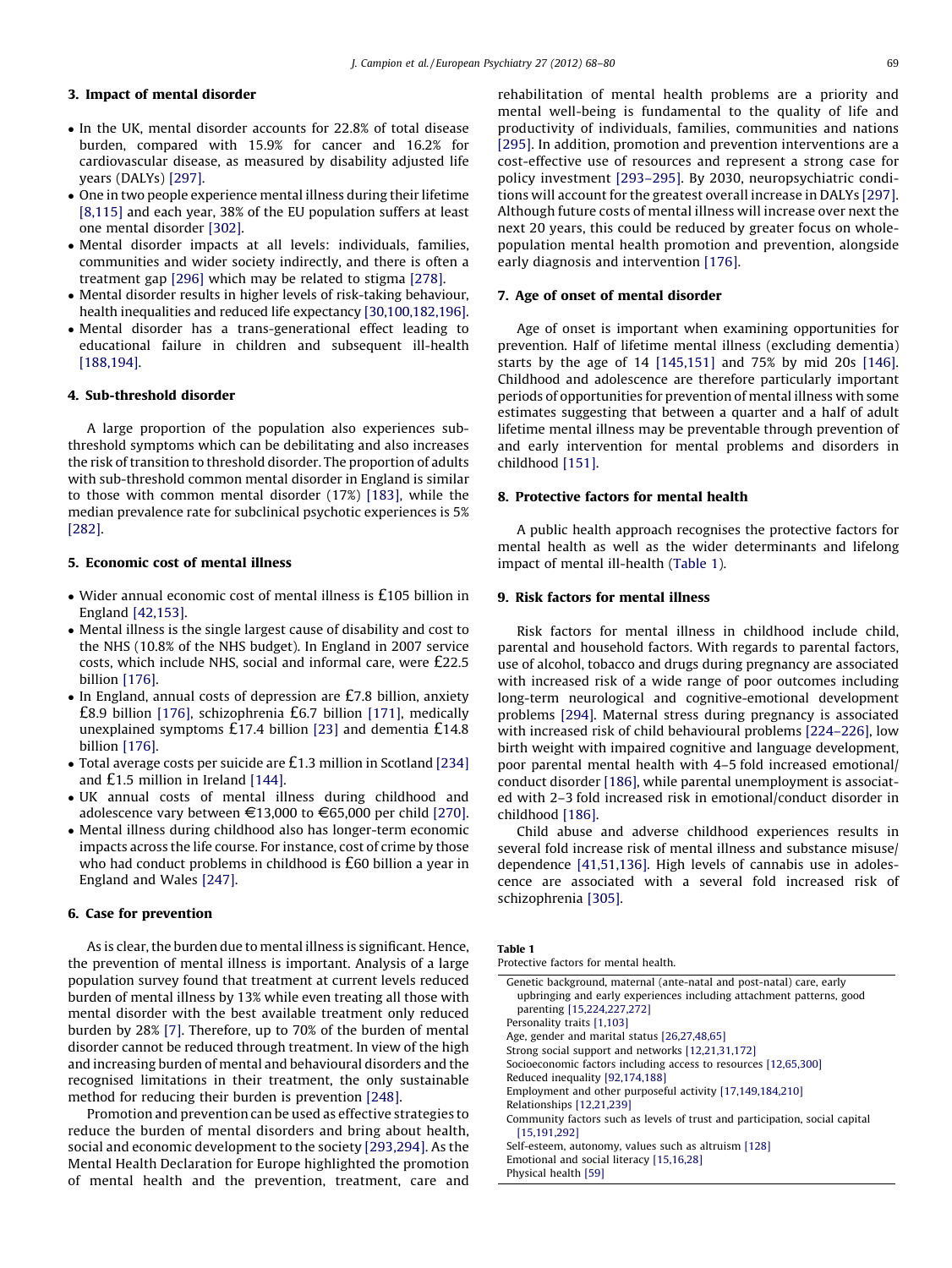Household factors include lone parent families (2-fold increase), occupation of parents and living in low income, high unemployment areas [\[101\].](#page-8-0) Compared to children from the highest socioeconomic class, children from the lowest socioeconomic class have three-fold increased risk of mental health problems [\[101\].](#page-8-0)

In adulthood, risk factors include lower income [\[183\],](#page-10-0) debt [\[132\]](#page-9-0), violence [\[19\]](#page-7-0), stressful life events [\[188\],](#page-10-0) housing [\[188\]](#page-10-0), fuel poverty [\[107\]](#page-8-0) and unemployment [\[112,188\].](#page-8-0) Suicide is associated with mental illness, physical illness, alcohol and drug misuse, certain personality traits, experience of abuse [\[20\],](#page-7-0) unemployment, occupational social class, poverty, stressful life events and [\[181\]](#page-10-0).

Poor mental health is also associated with higher rates of risktaking behaviour such as smoking [\[182\]](#page-10-0) which is the largest cause of premature death in the UK. Increased alcohol and drug misuse [\[54\]](#page-7-0), lack of physical activity [\[243\]](#page-11-0) and unhealthy eating occur at higher rates in those with poor mental health [\[202\]](#page-10-0).

# 10. High risk groups

Looked after children (those who are in the care of a local authority or another organisation) show a five-fold increased risk of mental disorder [\[187\],](#page-10-0) children with learning disability show a 6.5-fold increased risk of mental health problems [\[75\]](#page-8-0) and 15–17 year-old men in custody with 18-fold increased risk of suicide [\[84\].](#page-8-0)

In adulthood, black and minority ethnic communities show three-fold increased risk of psychosis [\[152\]](#page-9-0) with seven-fold increased risk in those from black Caribbean groups [\[85\]](#page-8-0) as well as a 2–3-fold increased suicide risk [\[24\]](#page-7-0). Those with learning disability have three-fold increased risk of schizophrenia and twofold increased risk of depression [\[261\]](#page-11-0). Prisoners have 20-fold higher risk of psychosis [\[83,268\],](#page-8-0) more than 160-fold higher risk of antisocial personality disorder for male prisoners and more than 100-fold higher risk in female prisoners [\[182,257\]](#page-10-0); for suicide, there is five-fold increased risk for male prisoners [\[84\]](#page-8-0) and 20-fold increase for female prisoners [\[82\]](#page-8-0).

# 11. Inequalities and mental health

Economic and social positions are also major determinants of both health and mental health; people living in the poorest neighbourhoods die seven years earlier than people living in the richest neighbourhoods and have 17 years less in disability-free life expectancy [\[174\]](#page-9-0). Social and economic inequalities influence health and well-being and risk of mental disorder; those from the lowest income levels are at increased risk of mental disorder compared with those from the highest income levels [\[101,183\].](#page-8-0) Higher income inequality is also associated with as reduced wellbeing [\[3\],](#page-6-0) trust and social connectedness as well as increased hostility, violence and racism [\[300\].](#page-12-0) Furthermore, the annual cost of inequality amounts to £56–58 billion in England alone [\[174\].](#page-9-0)

Mental disorder contributes to further inequality as highlighted by 20-year lower life expectancy in men with schizophrenia and 16-year lower life expectancy in women with schizophrenia [\[30\].](#page-7-0) This can be attributed to several factors such as higher levels of obesity and diabetes although smoking is responsible for the largest proportion of this health inequality [\[30\].](#page-7-0) Social inequality is therefore a significant factor in the genesis and maintenance of disorder [\[172,183,188\]](#page-9-0).

#### 12. Childhood and adolescence

In the UK, one in 10 children and young people has a mental health disorder at any one time [\[101\].](#page-8-0) These include conduct disorders (6%), emotional disorders (4%), hyperkinetic disorders (2%) and less common disorders such as autism (1%). These disorders are associated with reduced school, health and social skills outcomes, increased smoking, alcohol and drug use [\[101\]](#page-8-0) and subsequent higher rates of adult mental disorder (see below), unemployment, low earnings, teenage parenthood, marital problems and criminal activity [\[241\].](#page-11-0)

Outcomes are worse for conduct problems with nearly half of children with early onset conduct problems developing persistent, serious life-course problems including violence, drug misuse and unemployment [\[87\]](#page-8-0). Conduct problems in early life are strongly associated with later criminal activity [\[241\]](#page-11-0) with children with conduct disorder during childhood being 70 times more likely to receive a prison sentence by age 25 [\[87\]](#page-8-0). Overall, 30% of all criminal activity is related to conduct disorder and 50% to other conduct problems in childhood and adolescence [\[247\].](#page-11-0)

Conduct disorder is associated with increased risk of subsequent mental illness including mania, schizophrenia, obsessive compulsive disorder [\[203\],](#page-10-0) depression and anxiety [\[51\]](#page-7-0), suicidal behaviour [\[87\],](#page-8-0) substance misuse [\[87\]](#page-8-0) and personality disorder [\[96,164,214\]](#page-8-0). Although Anti-Social Personality Disorder (ASPD) has similar prevalence rates to schizophrenia in the general population, this increases many fold in male sentenced and remand prisoners [\[257\]](#page-11-0). However, ASPD can be prevented by interventions for conduct disorder [\[214\]](#page-10-0).

Emotional disorder in childhood also increases risk of self-harm or suicide (5-fold increased risk) and time off school (4-fold increase) [\[199\].](#page-10-0) Up to 75% of adolescents with major depression experience recurrence in adulthood [\[89\].](#page-8-0)

# 13. Impact of improved mental health in children and adolescents

In children and adolescents, positive mental health is associated with a range of improved outcomes including psychosocial functioning [\[147\],](#page-9-0) learning and academic achievement and physical health [\[212,219\].](#page-10-0) Good social, emotional and psychological health also reduces risk of emotional and behavioural problems [\[228\]](#page-10-0), violence and crime, teenage pregnancy and misuse of drugs and alcohol [\[101,219,221\]](#page-8-0). Resilience occurs at individual, family and community levels although parenting is particularly important and has a significant effect both onset and persistence of emotional and conduct disorder [\[228,266\]](#page-10-0). Therefore, interventions which increase positive mental health and resilience impact across a wide range of areas.

# 14. Prevention and promotion interventions during childhood and parenthood

Prevention and promotion improves long term outcomes and also results in financial benefits to society particularly through reduction in costs to the criminal justice system and health care as well as increased revenue from improved employment outcomes [\[154\]](#page-9-0).

- Promoting parental mental and physical health: home visiting programmes [\[73\]](#page-8-0) and parenting programmes [\[13,14,260\]](#page-7-0) are effective in reducing maternal depression as are post-partum support [\[60\]](#page-7-0), home visitation and peer support [\[252\],](#page-11-0) health visitor training [\[192\]](#page-10-0) and telephone peer support [\[61\]](#page-8-0) as well as effective detection and treatment [\[204\]](#page-10-0). Reduced maternal smoking is associated with reduced infant behavioural problems and Attention Deficit Hyperactivity Disorder (ADHD), improved birth weight and improved physical health [\[72,195\]](#page-8-0). Breastfeeding is associated with reduced risk of behavioural problems [\[113\]](#page-8-0), higher intelligence scores and later reductions in hypertension, obesity and diabetes [\[127\].](#page-9-0)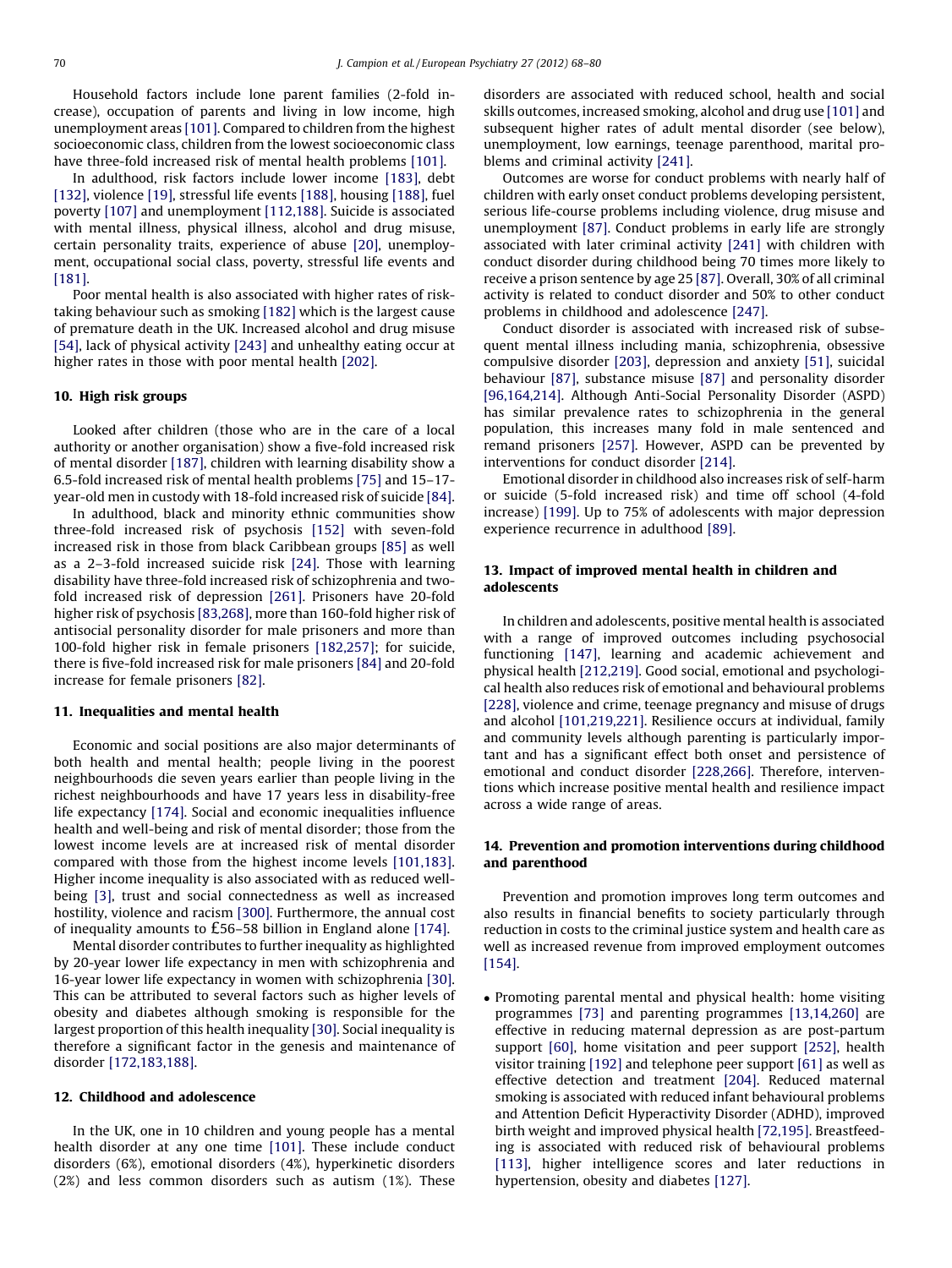- Supporting good parenting skills: parenting programmes improve parental efficacy and practice [\[13,269\],](#page-7-0) maternal sensitivity [\[10\]](#page-7-0), child emotional and behavioural adjustment in the first three years [\[24\]](#page-7-0) as well as improved behaviour in high risk children [\[57\]](#page-7-0) and those with conduct problems [\[67\].](#page-8-0) Parenting programmes also contribute to improved safety at home [\[143\]](#page-9-0), reduced antisocial behaviour [\[130\]](#page-9-0) and reduced reoffending [\[303\]](#page-12-0).
- Preschool and early education programmes; these programmes [\[6,273\]](#page-7-0) lead to improved cognitive skills, school readiness, improved academic achievement and positive effect on family outcomes including for siblings as well as prevention of emotional and conduct disorder [\[276\].](#page-11-0) Similarly, home visiting programmes improve child functioning and reduce behavioural problems [\[33,73\].](#page-7-0) Combined programmes may be more effective [\[139,200\]](#page-9-0).
- School-based mental health promotion is effective in improving well-being, reducing conduct problems and emotional distress [\[2,289\]](#page-6-0) as well as preventing conduct disorder and anxiety [\[276\]](#page-11-0) and depression [\[32,126,189\].](#page-7-0) Secondary school curriculum approaches to promote pro-social behaviours and skills can also prevent development of anxiety and depression [\[86,219\].](#page-8-0) Meta-analysis of more than 270,000 students participating in the US social and emotional programme found reduced conduct problems and emotional distress, improved social and emotional skills, attitude about self, social behaviour and academic performance [\[70\]](#page-8-0). Peer mediation is effective in promoting pro-social and behavioural skills in the long term [\[28\]](#page-7-0) with systematic reviews also highlighting effectiveness of peer-led approaches in schools to enhance pro-social skills [\[69,163\].](#page-8-0)
- Prevention of conduct and emotional disorder; systematic review of interventions to prevent conduct disorder, anxiety and depression before adulthood find the programmes targeting at-risk children in the early years using parent training or child social skills training are the most effective [\[285\].](#page-11-0) A review of 27 systematic reviews to promote mental health and prevent mental health problems shows the effectiveness of high quality pre-school programmes [\[276\]](#page-11-0). Meta-analytic level evidence highlights the effectiveness of Triple P (Positive Parenting Programme) in producing sustainable behavioural improvements for high-risk children aged 2–11 years with sub-threshold behavioural disorder [\[57\].](#page-7-0)
- Preventing violence and abuse; meta-analyses highlight effectiveness of school-based interventions to reduce violence [\[197\],](#page-10-0) prevent sexual abuse [\[306\]](#page-12-0) and bullying [\[279\].](#page-11-0)

# 15. Economics of interventions

Prevention and early intervention show lifetime benefits for the child, the child as an adult and their capacity to parent thereby breaking cycles of inequality running through generations of families [\[231\],](#page-10-0) particularly significant for early years interventions [\[139\]](#page-9-0) with economic returns exceeding cost by an average ratio of six to one [\[214\]](#page-10-0). In primary schools, an integrated approach, using universal and targeted interventions is costeffective [\[212\]](#page-10-0) and can prevent negative behaviours which otherwise have costly consequences for NHS, social services and the criminal justice system.

Effective interventions for at-risk children become increasingly cost-effective over time, partly because the economic benefits particularly increase once participants starting working. The majority of savings from interventions usually accrue in areas outside health [\[154\]](#page-9-0) thus any plans will need to be crossdepartmental, working closely with education, justice and other departments. The England cross-government mental

health strategy 'no health without mental health' [\[99\]](#page-8-0) highlighted that each pound spent, the following returns were accrued [\[154\]:](#page-9-0)

- school based social and emotional learning programmes to prevent conduct disorder (£84);
- $\bullet$  school-based interventions to reduce bullying (£14).

# 16. Early interventions for mental disorder

- Early intervention for conduct disorder with individual parenting programmes [\[67,203\]](#page-8-0) results in improved child behaviour, family relationships, educational outcome and reduced conduct disorder antisocial behaviour and crime. Early intervention for ADHD with parenting programmes is also effective [\[215\]](#page-10-0).
- School-based prevention and intervention programmes for children with sub-threshold disorder results in improved mental health, behaviour at school and home, social skills and academic skills [\[240\]](#page-11-0).
- Early intervention for psychosis is effective [\[25\]](#page-7-0) with 8-year follow-up showing fewer psychotic symptoms and better course of illness [\[190\].](#page-10-0) Higher employment rates following EI (36%) compared to standard care (19%) [\[169\]](#page-9-0).
- Treatment of earliest stage of psychotic illness (At Risk Mental State) reduces transition to psychosis from 35 to 15% (NNT 4) [\[178,179\].](#page-9-0)
- Early intervention for borderline personality disorder results in improved functioning for adults, reduced psychopathy and suicidal behaviour [\[43,109\]](#page-7-0)

Early intervention can thereby break down cycles of inequality running through generations of families [\[173\]](#page-9-0).

# 17. Economics of early intervention

The England cross-government mental health strategy 'no health without mental health' [\[99\]](#page-8-0) highlighted that each pound spent, the following returns were accrued [\[154\]:](#page-9-0)

- early parenting interventions for parents of children with conduct disorder (£8);
- early diagnosis and treatment of depression at work (£5 after one year);
- early detection in psychosis (£10 by year 2);
- early intervention of psychosis (£18 after one year);
- screening and brief interventions in primary care for alcohol misuse (£12).

#### 18. Older people

By 2020, one in five people in the UK will be 65 or older [\[53\]](#page-7-0) which is likely to be similar across Europe. Concepts of mental health in older people do not differ substantially from those held by younger people [\[53\]](#page-7-0). Mental health is closely associated with physical health; positive mental health is associated with reduced mortality [\[45\]](#page-7-0) while poor mental well-being is more strongly associated with increased mortality risk than mental ill health [\[129\]](#page-9-0).

Approximately 35% of patients with mental illness in the UK are over 65 [\[112\]](#page-8-0) while 25% of older people in the community have symptoms of depression requiring intervention (11% minor depression, 2% major depression) [\[53,97\].](#page-7-0) Furthermore, 20–25% of people with dementia also have major depression while 20–30% have minor or sub-threshold depression [\[5\]](#page-7-0).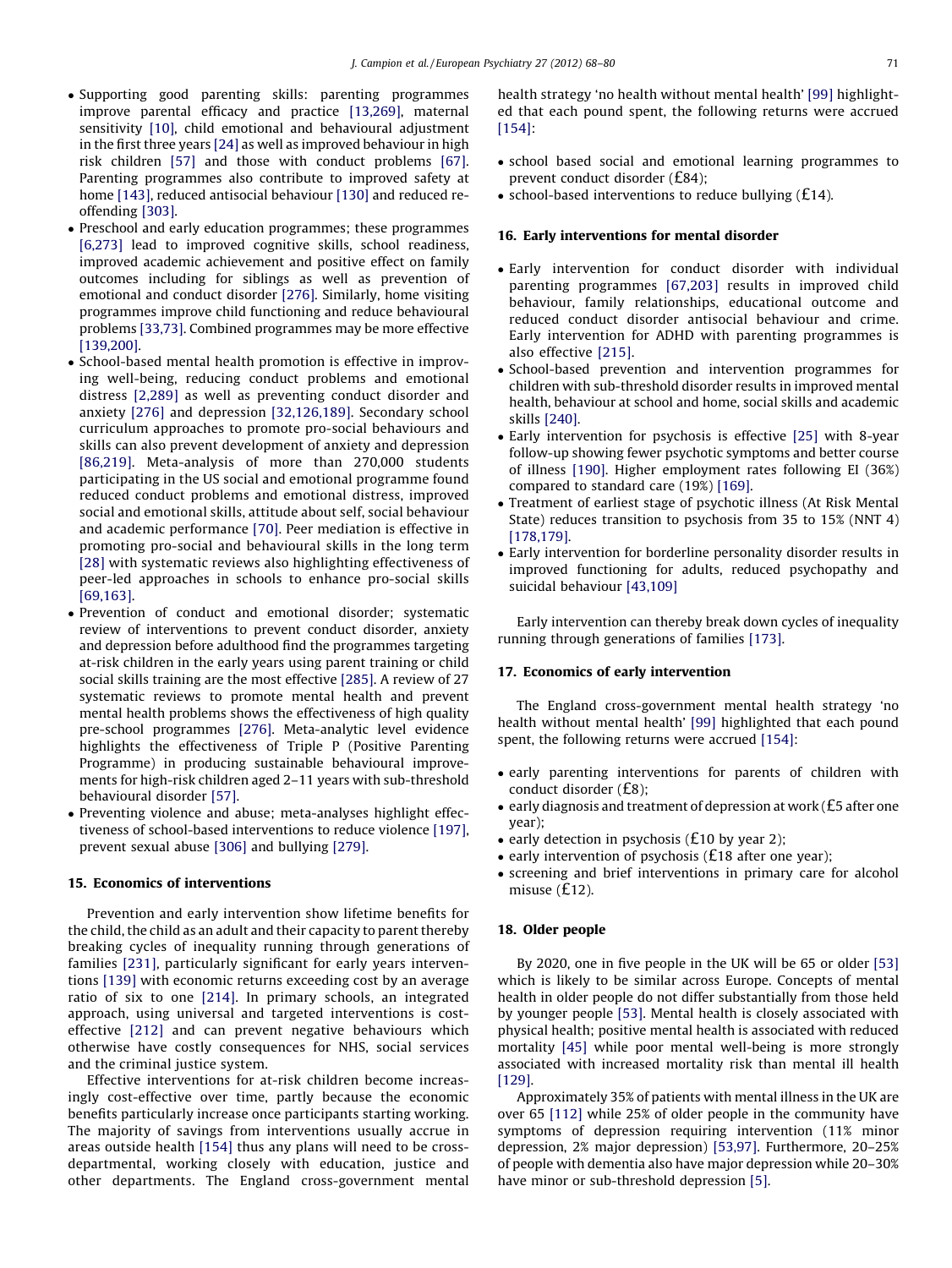Dementia affects 5% of people aged over 65 and 20% of those aged over 80 and numbers of people living with and caring for those with dementia will continue to increase [\[155\].](#page-9-0) Risk factors associated with dementia overlap with those for cardiovascular disease and include hypertension, high body mass index, smoking and possibly diabetes [\[229\]](#page-10-0). Future costs of dementia in England are set to increase from £14.8 billion in 2007 to £34.8 billion in 2026 [\[176\]](#page-9-0).

Effective interventions which maintain mental health in later years include psychosocial interventions [\[213,233\],](#page-10-0) high social support during adversity [\[201\],](#page-10-0) prevention of social isolation [\[40\],](#page-7-0) walking and physical activity programmes [\[210\],](#page-10-0) learning [\[249\],](#page-11-0) adequate heating [\[100\]](#page-8-0), psycho-educational interventions for carers [\[264\]](#page-11-0) and poverty reduction. Particular groups are at much higher risk of mental disorder such as those with two or more long term physical conditions who have an almost seven-fold increased risk of depression [\[193\]](#page-10-0) and so particularly benefit from a more targeted approach. Since older people contribute £234 billion to the UK economy each year [\[184\]](#page-10-0), there is also a direct economic benefit of promoting mental health and preventing mental disorder.

There is research and intervention evidence to suggest that prevention of some dementias is possible:

- physical activity is associated with reduced risk of dementia in those without cognitive impairment [\[104\];](#page-8-0)
- cognitive exercise interventions can maintain cognitive performance [\[281\]](#page-11-0);
- social engagement is associated with reduced risk of dementia with evidence of higher cognitive function in those with larger networks [\[21\]](#page-7-0) and protective effects from mentally or socially stimulating activity [\[91,288\];](#page-8-0)
- treatment of hypertension can reduce risk of dementia [\[90,161\].](#page-8-0)

Early diagnosis and intervention benefit those affected by mental illnesses such as depression and dementia as well as their carers. Addressing underlying physical conditions is also important. Early treatment of dementia is effective and improves quality of life [\[11\]](#page-7-0).

# 19. Promoting strength and resilience

Resilience is an important aspect of mental health which can reduce impacts of adversity and also promote capacity to face other difficulties [\[92\].](#page-8-0) Examples of effective interventions to promote resilience include:

- schools-based promotion programmes such as social emotional learning and peer mediation (see earlier section);
- work-based mental health promotion and stress reduction interventions [\[287\]](#page-11-0); workplace well-being programmes are effective and can result in economic benefits for business of almost £10 for each pound invested within one year [\[154,218\].](#page-9-0) Stress management at work can reduce work-related stress and sickness absence [\[120,](#page-9-0) also see [121,242](#page-9-0)];
- unemployment; promoting well-being, motivation and resilience of those who become unemployed and facilitating return to work reduces depression and distress [\[9,298\]](#page-7-0);
- debt and financial capability interventions; debt advice can improve mental health [\[235\].](#page-10-0) Improved financial capability reduces the risk of getting into debt and results in 15% reduction of depression and anxiety while also improving well-being and satisfaction [\[274\];](#page-11-0)
- housing improvement [\[277\]](#page-11-0) and housing support for those with mental illness can result in reduced readmission rates and reduced homelessness [\[39\]](#page-7-0);
- heating and insulation interventions can reduce risk of depression and anxiety by 50% [\[100\];](#page-8-0)
- suicide prevention; factors associated with reduced suicide include coping skills, good relationships, social support and physical activity [\[181\]](#page-10-0) and interventions which promote such resilience are more important in those at higher risk of suicide. Other interventions include restricting access to suicide hotspots [\[22\],](#page-7-0) restricting sale of amount of certain drugs such as paracetamol [\[111\]](#page-8-0), collapsible fittings in psychiatric inpatient units, and education programmes for general public and health professionals [\[95\]](#page-8-0).

#### 20. Promoting more connected communities

Communities with higher levels of social capital have lower rates of crime, better health, higher educational attainment and better economic growth [\[294\]](#page-11-0). Social networks and social support promote a sense of belonging and well-being and may prevent mental health problems [\[31,56,68,188\].](#page-7-0) Social health is also associated with reduced mental health problems in children [\[228\]](#page-10-0), reduced mortality [\[125,232\]](#page-9-0), and reduced cognitive decline [\[21,77\].](#page-7-0) Reduced stigma and discrimination can occur as a result of more connected and tolerant communities by using interventions which increase social capital and include:

- individual and community empowerment increases social cohesion and support [\[286\]](#page-11-0);
- group programmes [\[40\]](#page-7-0) and peer support [\[252\]](#page-11-0) to reduce social isolation;
- social prescribing of arts [\[34\]](#page-7-0) and time banks [\[52,159,199\]](#page-7-0) can improve both individual and community mental health as well as reducing social exclusion [\[93\]](#page-8-0);
- community participation in local governance [\[259\]](#page-11-0) and community engagement in health promotion [\[208\]](#page-10-0) although dependent on community and organisational capacity [\[236\]](#page-10-0);
- adult learning results in improved well-being partly through associated social engagement [\[249\];](#page-11-0)
- community arts activities [\[62,175\]](#page-8-0);
- neighbourhood improvement is associated with improved mental health [\[49,277\];](#page-7-0)
- enhanced access to safe green community space facilitates social contact [\[238,271\];](#page-10-0)
- targeted interventions for those with mental illness and other high risk groups can reduce stigma and discrimination [\[277\].](#page-11-0) Such programmes can also be cost effective [\[177\].](#page-9-0)

#### 21. Mental illness associated with physical illness

Physical health is closely associated with mental health. Improved mental health [\[29,49,277\]](#page-7-0) and well-being are associated with reduced mortality rates both in those with and without mental illness [\[45\].](#page-7-0) Furthermore, the absence of well-being is more predictive of 7 year mortality than the presence of symptoms of mental illness [\[129\].](#page-9-0)

Physical illness increases risk of mental illness [\[217\].](#page-10-0) Rates for depression are double in those with diabetes, hypertension, coronary artery disease and heart failure, and triple in end-stage renal failure, chronic obstructive pulmonary disease and cerebrovascular disease [\[71\].](#page-8-0) Prevalence of depression among those with two or more chronic physical conditions is almost seven times higher compared with healthy controls [\[193\]](#page-10-0).

Mental illness increases the risk of physical illness with the effect of depression on mortality only slightly less than the effect of smoking [\[196\].](#page-10-0) Depression is associated with a two-fold increased risk of coronary heart disease [\[114,223\].](#page-8-0) In the UK, men with schizophrenia die 20.5 years earlier, while women with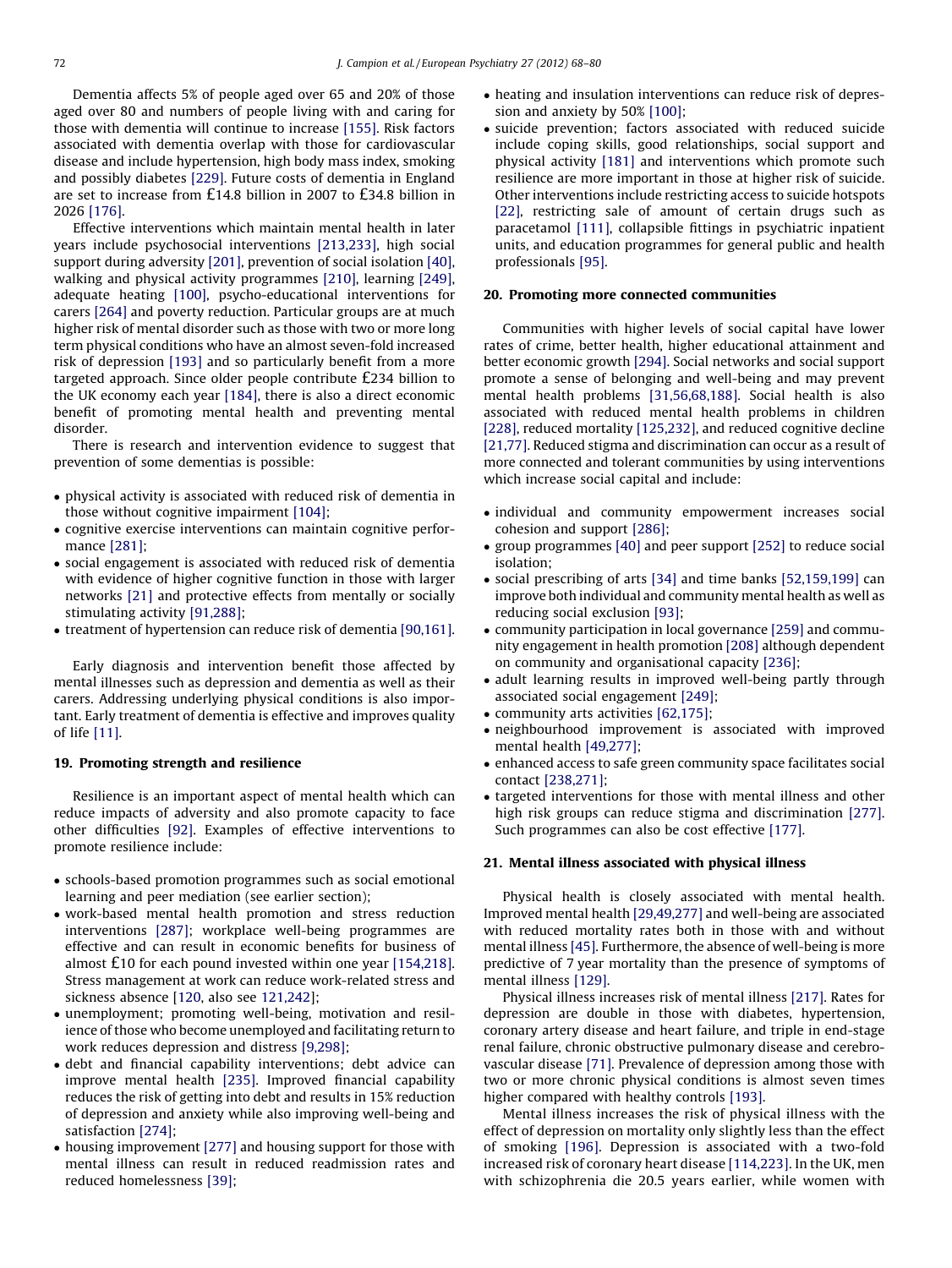schizophrenia die 16.4 years earlier largely due to physical health problems [\[30\].](#page-7-0) Those with schizophrenia have overall 2.6-fold increased mortality rate which has widened since the 1970s with 3.2-fold increased risk from respiratory disease and 4.3 increased risk from infectious disease [\[246\].](#page-11-0) They also experience 1.5–2-fold increased risk of obesity, 2-fold increased risk of diabetes and 2-3 fold increased risk of hypertension [\[58\].](#page-7-0) Early targeted intervention to promote healthy lifestyle can reduce health risk behaviours and resulting physical illness.

Smoking is the largest preventable cause of death in the UK [\[80\]](#page-8-0) and is responsible for an average 10-year lower life expectancy in the general population [\[66\]](#page-8-0). However, smoking is much more common in those with mental disorder who are responsible for 42% of adult tobacco consumption in England [\[182\]](#page-10-0) with 70% smoking rates in psychiatric inpatients [\[133\].](#page-9-0) Furthermore, 43% of smokers under 17 have either emotional or conduct disorder [\[101\].](#page-8-0) In the USA, those with mental disorder are responsible for similar levels of total national tobacco consumption to England [\[160\]](#page-9-0) with almost half of annual deaths from tobacco in those with mental illness or addictions [\[301\].](#page-12-0) Therefore, those with mental disorder experience much greater levels of smoking-related harm with smoking responsible for a large proportion of the excess mortality and health inequality they experience.

As well as impacting on physical health and life expectancy, smoking also impacts on mental health and is associated with increased risk of depression and anxiety disorder in young people [\[98,134,304\],](#page-8-0) higher suicide rates [\[170\]](#page-9-0) as well as 56% increased risk of developing mental disorder [\[55\]](#page-7-0). Smoking during pregnancy is associated with two-fold increased risk of conduct disorder in boys [\[131\],](#page-9-0) is predictive of conduct problems and criminal conviction [\[195\],](#page-10-0) and associated with antisocial behaviour and ADHD symptoms in children [\[35\].](#page-7-0)

Although smokers with mental disorder are as motivated to stop as the general population [\[258\]](#page-11-0), they are less likely to be offered cessation support. However, cessation results in improved mental health, reduced depressive symptoms, reduced doses of some psychiatric medications by up to 50% [\[275\]](#page-11-0) and reduced financial stress [\[254\].](#page-11-0) Therefore cessation not only reduces likelihood of developing physical illness but may also play a role in prevention of mental illness.

As increased health risk behaviour is associated with increased levels of mental ill-health and lower levels of well-being, wider mental health promotion and mental illness prevention can reduce such risk behaviour:

- smoking; uptake of smoking in children and young people can be prevented [\[209\]](#page-10-0) although it requires targeting at higher risk groups such as those with conduct disorder (6-fold higher smoking rates) and emotional disorder (4-fold higher smoking rates) [\[101\].](#page-8-0) Smoking cessation in adults, including in those with mental disorder, is associated with improved mental health, reduced depression and anxiety, as well as doses of medication [\[37,38\];](#page-7-0)
- alcohol; control of availability, advertising, and pricing is effective in reducing alcohol related harm [\[220\]](#page-10-0) while guidelines exist for prevention and reduction of alcohol use in children and young people [\[207\].](#page-10-0) A range of interventions to address those with alcohol problems include brief interventions [\[138\]](#page-9-0) and motivational interventions [\[165,220,284\].](#page-9-0) Substance misuse; several reviews highlight evidence for prevention and reduction of substance misuse among young people [\[137,180\]](#page-9-0) including programmes promoting social skills [\[79\].](#page-8-0) School-based violence prevention programmes can also result in reduced drug as well as alcohol misuse and dependence [\[142\]](#page-9-0). Since drug misuse is highest in those between 16 and 24 years [\[183\],](#page-10-0) programmes are most effective before this age [\[180\].](#page-10-0) Regarding tertiary preven-

tion, good evidence exists for contingency management [\[166\],](#page-9-0) psychosocial interventions [\[205\]](#page-10-0) and medication [\[206\]](#page-10-0);

- sexual health; higher sexual health risk behaviour is associated with mental ill-health and lower levels of well-being [\[118\].](#page-8-0) As for the general population, sexual health education programmes for those with mental illness reduce high-risk sexual behaviour [\[118\]](#page-8-0).
- obesity is also associated with higher risk of mental illness, while mental illness is associated with higher risk of obesity [\[198\].](#page-10-0) Higher body weight is also associated with reduced psychological well-being [\[115,117\].](#page-8-0) Obesity disproportionately affects people with mental illness, learning disability and physical disability [\[63,291\]](#page-8-0) with those taking antipsychotic medication at particular risk [\[88\].](#page-8-0) Interventions to prevent obesity include changes to the physical environment, increased physical activity and balanced diet. Specific programmes for those recovering from mental illness can also reduce weight [\[4,78,81,283\];](#page-7-0)
- nutrition: breastfeeding is associated with reduced behavioural problems in children [\[113\],](#page-8-0) higher intelligence as well as reduced hypertension, obesity and diabetes [\[127\].](#page-9-0) Lack of sufficient, safe and nutritious food is associated with maternal depression and higher rates of behaviour problems in children [\[185\].](#page-10-0) Strong evidence exists for improved health outcomes from diet low in fat, salt and sugar but high in fruits, vegetables and complex carbohydrates for all schoolchildren [\[74\];](#page-8-0)
- physical activity improves not only sub-threshold, mild and moderate depression and well-being [\[216\]](#page-10-0) but also results in improved cognitive performance in school-aged children [\[255\],](#page-11-0) improved mental health and well-being in deprived communities [\[17\]](#page-7-0), improved mental well-being of those with schizophrenia [\[124\]](#page-9-0) and improved mental health outcomes in older people [\[210\]](#page-10-0) as well as reduced risk of depression [\[110\];](#page-8-0)
- early intervention and treatment of mental health problems, including referral for psychological therapies, can improve health outcomes for people with physical illnesses [\[217,203\];](#page-10-0)
- early physical health promotion to address a range of health risk behaviour in those with mental illness increases well-being, promotes recovery and can prevent development of physical health problems [\[4,38,222,283\].](#page-7-0)

Simple changes such as by smoke-free legislation, reduced fast food outlets and facilitating people walking or cycling by changing street design can also make a considerable difference to population's physical health [\[18,209,211\].](#page-7-0)

# 22. Psychological health

Psychological therapies can enhance well-being and resilience in different groups as well as reduce depression, anxiety and stress [\[94,216\]](#page-8-0). Positive psychology interventions also actively promote positive emotions, behaviours and thoughts, thereby improving well-being [\[251\]](#page-11-0). Meta-analysis highlighted effectiveness in enhancing well-being as well as reducing depressive symptoms [\[256\].](#page-11-0)

# 23. Mindfulness

Mindfulness interventions increase awareness, positive mood, quality of life, self-esteem, empathy and optimism and reduce psychological distress and depressive symptoms [\[46,102,122\]](#page-7-0) and are recommended for prevention of relapse in recurrent depression [\[216\].](#page-10-0)

# 24. Spirituality

Spiritual practises and beliefs are associated with improved well-being, satisfaction [\[51\]](#page-7-0) and quality of life [\[262,299\]](#page-11-0) as well as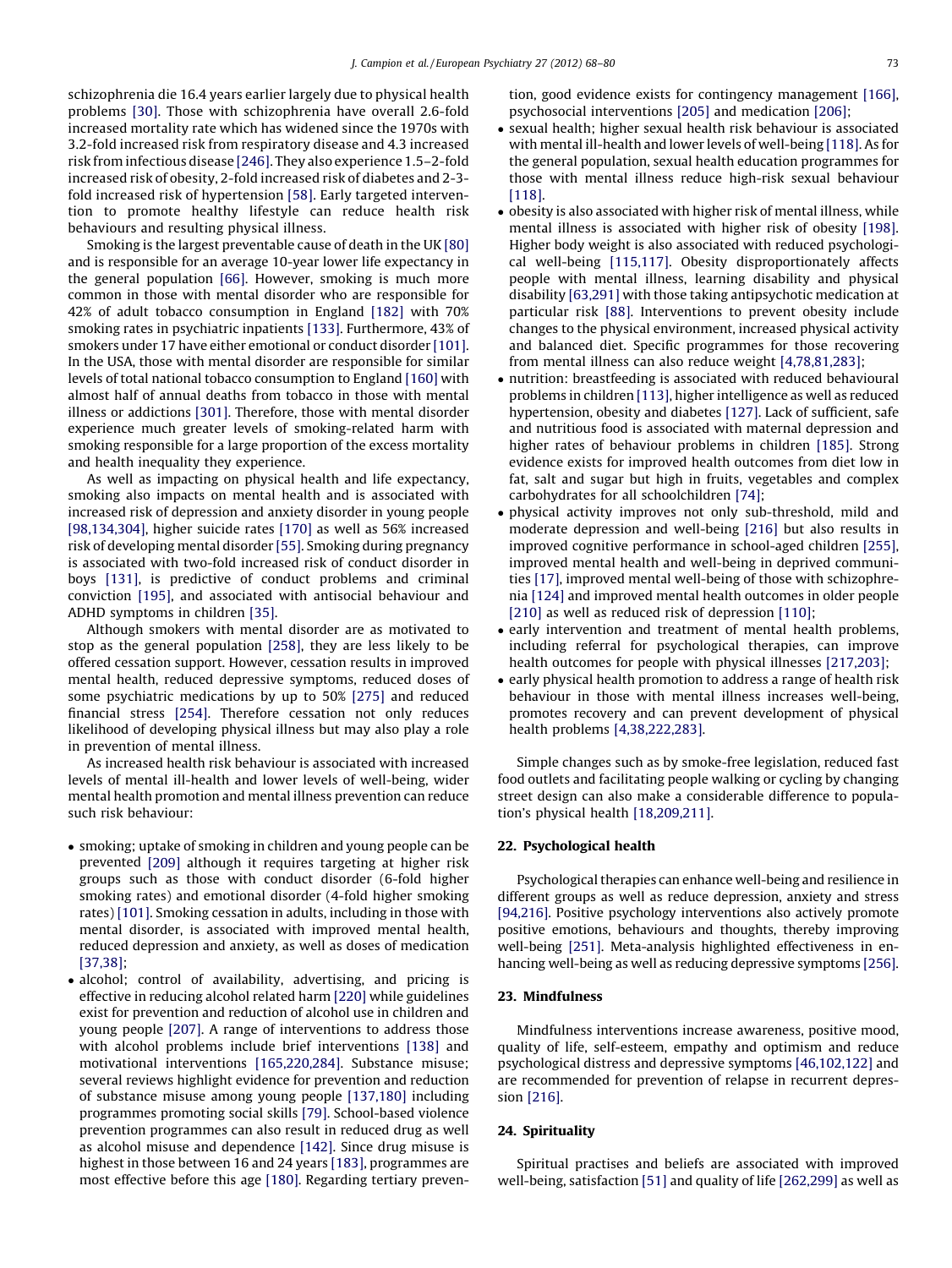<span id="page-6-0"></span>self-esteem, personal growth, mastery and control [\[157\]](#page-9-0). Spirituality is also associated with recovery and reduced risk of depression [\[262\]](#page-11-0) as well as reduced symptoms of illness [\[156,157,263\].](#page-9-0)

# 25. Meaning and purpose

Well-being is also associated with a sense of meaning or purpose [\[76,167,230\].](#page-8-0) Furthermore, recovery from mental illness involves building a meaningful and satisfying life [\[253\]](#page-11-0). Mental health services can support recovery by promoting well-being, fostering relationships, offering treatments and improving social inclusion [\[260\]](#page-11-0). The recovery approach in the context of mental illness emphasises the importance of the promotion of well-being and relationships and highlights the importance of understanding people in their context [\[253\]](#page-11-0).

# 26. Learning

Education is associated with reduced risk of depression and improved mental health [\[44\]](#page-7-0). Learning is important for social and cognitive development during childhood, while learning during adulthood is associated with improved social skills and wider social networks [\[249\]](#page-11-0), improved well-being and life satisfaction [\[115\]](#page-8-0) and improved health behaviours [\[245\]](#page-11-0). Learning also increases earning potential and employability which reduces risk of poor mental health [\[250\]](#page-11-0).

# 27. Leisure

Leisure enhances well-being by increasing feelings of competency and relaxation, social inclusion and support as well as distracting from difficulties [\[36\]](#page-7-0). While active leisure is associated with well-being, passive leisure activities such as watching television and video games have been associated with reduced well-being [\[123,280\]](#page-9-0). Other large prospective studies highlight association of television watching and subsequent poor health [\[106\]](#page-8-0), increased risk of attention problems [\[47\]](#page-7-0) and learning difficulties [\[135\]](#page-9-0).

# 28. Creativity and community participation

Engagement in arts is associated with improved well-being and quality of life as well as promotion of mental health and prevention of mental illness [\[62\].](#page-8-0) It can also facilitate social participation and community cohesion. Evidence highlights the impact of art [\[265\]](#page-11-0) and music [\[162\]](#page-9-0) in assisting recovery from mental illness.

Relationships with friends and community, as well as participation in activities can promote well-being, positive social involvement and ecologically sustainable behaviour [\[140\]](#page-9-0) (see section on promoting more connected communities).

Volunteering can increase well-being [\[64\].](#page-8-0) For children and young people, is associated with improved self-esteem, making friends, increased awareness of community and increasing future employment opportunities [\[119\].](#page-8-0) For adults and older people, volunteering improves quality of life, particularly when involving face-to-face contact with others [\[239,290\]](#page-10-0). Volunteering also provides social capital which is an important protective factor of mental health.

Work has an important role in promoting mental well-being and can provide a sense of fulfilment and opportunities for social interaction [\[285\].](#page-11-0) Coordinated approaches can promote well-being of employees [\[218\]](#page-10-0).

#### 29. Sleep

Several studies highlight the importance of sleep for well-being [\[105,267\].](#page-8-0) Sleep loss and sleep disorder are associated with a reduction in vitality, social functioning, physical and mental health and quality of life [\[141,244\]](#page-9-0). Mental illnesses such as depression and anxiety are also associated with sleep problems.

# 30. Recommendations

- No other health condition matches mental ill health in the combined extent of prevalence, persistence and breadth of impact. Mental illness is the largest single source of burden of disease in England with wider annual costs amounting to £105 billion.
- Prevention of mental illness and promotion of mental health as well as early treatment of mental illness can sustainably reduce the burden of mental illness. Prevention of relapse and mental health promotion is also important during recovery.
- Interventions which address inequality also promote population mental health, prevent mental ill-health and promote recovery.
- Significant personal, social and economic savings result from such investment while significant costs arise from lack of such investment. Associated reduction of burden and cost of mental illness also impact in many other areas outside health.
- Since most lifetime mental illness begins before adulthood and often continues across the life course, improving mental health in early life has an even greater impact in reducing mental illness and inequalities as well as improving physical health, resilience, life expectancy, healthy lifestyles, economic productivity, social functioning and quality of life.
- Effective promotion and prevention requires both universal and targeted interventions delivered through a sustained and coordinated cross-government approach in partnership with non-government organisations and communities.
- An effective strategy requires investment in wider training including at undergraduate and postgraduate levels.

# 31. Conclusions

This overview highlights the significant evidence base for public mental health which can result in prevention of mental disorder as well as promotion of mental health. Associated benefits are widespread and include economic savings. The recommendations forming part of this guidance are evidence-based and although the implementation of public mental health interventions requires resources, such investment can support the sustainable reduction in burden of mental disorder.

#### Disclosure of interest

The authors declare that they have no conflicts of interest concerning this article.

# References

- [1] Abbott RA, Ploubidis GB, Croudace TJ, et al. The relationship between early personality and midlife psychological well-being: evidence from a UK birth cohort study. Soc Psychiatry Psychiatr Epidemiol 200[8.](http://dx.doi.org/10.1007/s00127-008-0355-8) doi: [10.1007/s00127-](http://dx.doi.org/10.1007/s00127-008-0355-8) [008-0355-8](http://dx.doi.org/10.1007/s00127-008-0355-8) [Epub 2008 Apr 28].
- [2] Adi Y, Killoran A, Janmohamed K, Stewart-Brown S. Systematic review of the effectiveness of interventions to promote mental well-being in children in primary education: report 1: universal approaches. Non-violence related outcomes. London: NICE (National Institute for Health and Clinical Excellence; 2007. http://guidance.nice. [org.uk/page.aspx?o=441001.](http://guidance.nice.%20org.uk/page.aspx%3Fo=441001)
- [3] Alesina A, Di Tella R, MacCulloch R. Inequality and happiness: are Europeans and Americans different? J Public Econ 2004;88:2009–42.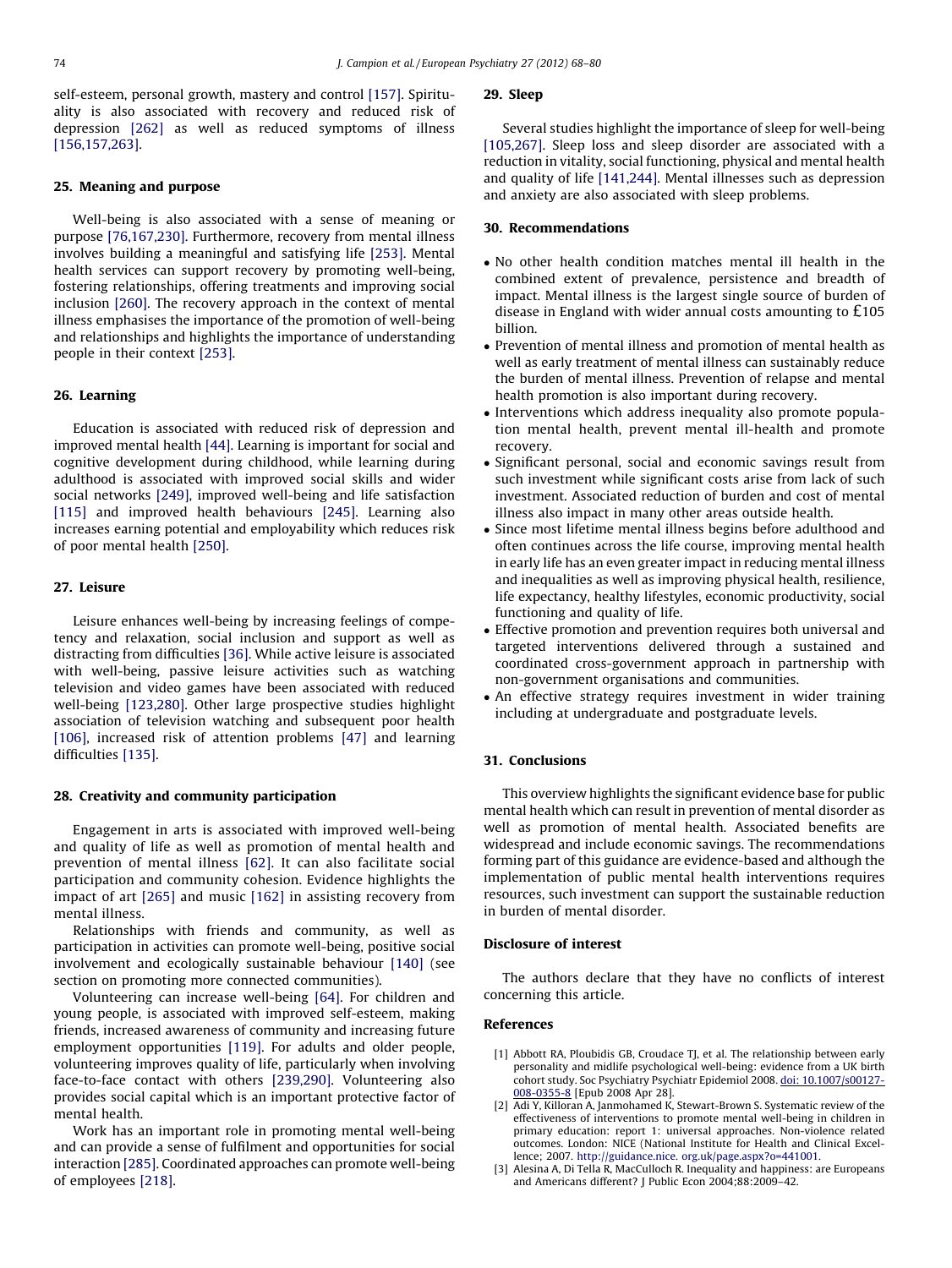- <span id="page-7-0"></span>[4] Álvarez-Jiménez M, Hetrick S, González-Blanch C, et al. Non-pharmacological management of antipsychotic-induced weight gain: systematic review and meta-analysis of randomised controlled trials. Br J Psychiatry 2008;193:101– 7.
- [5] Amore M, Taqariello P, Laterza C, Savioa EM. Subtypes of depression in dementia. Arch Gerontol Geriatr 2007;44(1):23–33.
- [6] Anderson LM, Shinn C, Fullilove MT, et al. The effectiveness of early childhood development programs: a systematic review. Am J Prev Med 2003;24(3S): 32–46.
- [7] Andrews G, Issakidis C, Sanderson K, et al. Utilising survey data to inform public policy: comparison of the cost-effectiveness of treatment of ten mental disorders. Br J Psych 2004;184:526–33.
- [8] Andrews G, Poulton R, Skoog I. Lifetime risk of depression: restricted to a minority or waiting for most? Br J Psychiatry 2005;187:495-6, [http://bjp.rcpsy](http://bjp.rcpsych.org/cgi/reprint/187/6/495)[ch.org/cgi/reprint/187/6/495.](http://bjp.rcpsych.org/cgi/reprint/187/6/495)
- Audhoe SS, Hoving JL, Sluiter JK, Frings-Dresen MH. Vocational interventions for unemployed. Effects on work participation and mental distress: a systematic review. J Occup Rehab 2010;20(1):1-13.
- [10] Bakermans-Kranenburg MJ, Van IJzendoorn MH, Juffer F. Less is more: metaanalyses of sensitivity and attachment interventions in early childhood. Psychol Bull 2003;129:195–215.
- [11] Banerjee S, Willis R, Matthews D, et al. Improving the quality of care for mild to moderate dementia: an evaluation of the Croydon momory service model. Int J Geriatr Psychiatry 2007;0885–6230.
- [12] Banks J, Breeze E, Crawford R, et al. Financial circumstances, health and wellbeing of the older population in England. The 2008 English Longitudinal Study of Ageing (Wave 4). 2010. [http://www.ifs.org.uk/elsa/report10/](http://www.ifs.org.uk/elsa/report10/elsa_w4-1.pdf) [elsa\\_w4-1.pdf.](http://www.ifs.org.uk/elsa/report10/elsa_w4-1.pdf)
- [13] Barlow J, Coren E, Stewart-Brown S. Parent-training programmes for improving maternal psychosocial health. Cochrane Database of Systematic Reviews 2003, Issue 4. Art. No.: CD002020. [doi:10.1002/14651858](http://dx.doi.org/10.1002/14651858). [CD002020.pub2.](http://dx.doi.org/10.1002/14651858)
- [14] Barlow J, Parsons J. Group-based parent-training programmes for improving emotional and behavioural adjustment in 0-3 year old children. Cochrane Database of Systematic 2003, Issue 2. Art. No.: CD003680. [doi:10.1002/](http://dx.doi.org/10.1002/14651858) [14651858.](http://dx.doi.org/10.1002/14651858) [CD003680.](http://dx.doi.org/10.1002/14651858)
- [15] Barry M, Friedli L. The influence of social, demographic and physical factors on positive mental health in children, adults and older people. 2008. State of science review. Foresight SR-B3 v1 stage 1. Foresight. Mental Capital and Well-being: meeting the challenge of the 21st century. The Government Office for Science, London.
- [16] Barry MM, Jenkins R. Implementing mental health promotion. Oxford: Churchill Livingstone, Elsevier; 2007.
- [17] Bartley M, Sacker A, Clarke P. Employment status, employment conditions, and limiting illness: prospective evidence from the British household panel survey 1991–2001. J Epidemiol Community Health 2004;58:501–6.
- [18] Bauman AE, Bull FC. Environmental correlates of physical activity and walking in adults and children: A review if reviews. Review undertaken for National Institute of Health and Clinical Excellence; 2007. [http://www.ni](http://www.nice.org.uk/nicemedia/pdf/word/environmental%20correlates%20of%20physical%20activity%20review.pdf)[ce.org.uk/nicemedia/pdf/word/environmental%20correlates%20of%20physi](http://www.nice.org.uk/nicemedia/pdf/word/environmental%20correlates%20of%20physical%20activity%20review.pdf)[cal%20activity%20review.pdf.](http://www.nice.org.uk/nicemedia/pdf/word/environmental%20correlates%20of%20physical%20activity%20review.pdf)
- [19] Bebbington PE, Bhugra D, Brugha T, et al. Psychosis, victimisation and childhood disadvantage: evidence from the second British National Survey
- of Psychiatric Morbidity. Br J Psychiatry 2004;185:220–6. [20] Bebbington P, Cooper C, Minot S, et al. Suicide attempts, gender and sexual abuse: data from the British Psychiatric Morbidity Survey 2000. Am J Psychiatr 2009;166:1135–40.
- [21] Bennett D, Schneider J, Tang Y, et al. The effect of social networks on the relation between Alzheimer's disease pathology and level of cognitive function in old people: a longitudinal cohort study. Lancet Neurol 2006;5:406–12.
- [22] Bennewith O, Nowers M, Gunnell D. Effect of barriers on the Clifton suspension bridge, England, on local pattern of suicide: implications of prevention. Br J Psychiatry 2007;190:226–7.
- [23] Bermingham S, Cohen A, Hague J, Parsonage M. The cost of somatisation among the working-age population in England for the year 2008/09. Ment Health Fam Med 2010;7:71–84.
- [24] Bhui K, Mckenzie K. Rates and risk factors by ethnic group for suicides within a year of contact with mental health services in England and Wales. Psychiatr Serv 2008;59:414–20.
- [25] Bird V, Premkumar P, Kendall T, et al. Early intervention services, cognitive behavioural therapy and family intervention in early psychosis: systematic review. Br J Psychiatry 2010;197:350–6.
- [26] Blanchflower DG, Oswald AJ. Is well-being U-shaped over the life cycle? Soc Sci Med 2008;66:1733–49.
- [27] Blanchflower DG, Oswald AJ. The U-shape without controls: a response to Glenn. Soc Sci Med 2009;69:486–8.
- [28] Blank L, Baxter S, Goyder L, et al. Systematic review of universal interventions which aim to promote emotional and social well-being in secondary schools. School of Health and Related Research (ScHARR) University of Sheffield; 2009. [http://www.nice.org.uk/nicemedia/live/11991/45543/45543.pdf.](http://www.nice.org.uk/nicemedia/live/11991/45543/45543.pdf)
- [29] Blank L, Grimsley M, Goyder E, Ellis E, Peters J. Community-based lifestyle interventions: changing behaviour and improving health. J Public Health 2007;29(3):236–45.
- [30] Brown S, Kim M, Mitchell C, et al. Twenty-five year mortality of a community cohort with schizophrenia. Br J Psychiatry 2010;196:116–21.
- [31] Brugha TS, Weich S, Singleton N, et al. Primary group size, social support, gender and future mental health status in a prospective study of people living

in private households throughout Great Britain. Psychol Med 2005;35: 705–14.

- [32] Brunwasser SM, Gilham JE, Kim ES. A meta-analytic review of the Penn Resiliency Program's effects on depressive symptoms. J Consult Clin Psychol 2009;77(6):1042–54.
- [33] Bull J, McCormick G, Swann S, Mulvihill C. Ante- and post-natal homevisiting programmes: a review of reviews. London: Health Development Agency; 2004
- [34] Bungay H, Clift S. Arts on prescription: A review of practice in the UK. Perspectives in Public Health 2010;130:277–81.
- [35] Button TM, Maughan B, McGuffin P. The relationship of maternal smoking to psychological problems in the offspring. Early Hum Dev 2007;83:727–32.
- [36] Caldwell LL. Leisure and health: why is leisure therapeutic? Br J Guidance Counsel 2005;33:7–26.
- [37] Campion J, Checinski K, Nurse J. Review of smoking cessation treatments for people with mental illness. Adv Psychiatr Treat 2008;14:208–16.
- [38] Campion J, Checinski K, Nurse J, McNeill A. Smoking by people with mental illness and benefits of smoke-free mental health services. Adv Psychiatr Treat 2008;14:217–28.
- [39] Care Services Efficiency Delivery (CSED). Manchester Methodist Housing Association Next Step Project: resettlement project for men aged 30+ with enduring mental illness. Support related housing. London: Department of Health; 2010. [http://www.csed.dh.gov.uk/\\_library/Resources/CSED/CSED-](http://www.csed.dh.gov.uk/_library/Resources/CSED/CSEDProduct/nextstep01.pdf)[Product/nextstep01.pdf.](http://www.csed.dh.gov.uk/_library/Resources/CSED/CSEDProduct/nextstep01.pdf)
- [40] Cattan M, White M, Bond J, Learmouth A. Preventing social isolation and loneliness among older people: a systematic review of health promotion interventions. Ageing Society 2005;25:41–67.
- [41] Centers for Disease Control and Prevention. Adverse Childhood Experiences Study; 2005. <http://www.cdc.gov/nccdphp/ace/prevalence.htm> accessed 10 Dec [2009.](http://www.cdc.gov/nccdphp/ace/prevalence.htm)
- [42] Centre for Mental Health. The Economic and Social Costs of Mental Health Problems in 2009/10; 2010. [http://www.centreformentalhealth.org.uk/pdfs/](http://www.centreformentalhealth.org.uk/pdfs/Economic_and_social_costs_2010.pdf) [Economic\\_and\\_social\\_costs\\_2010.pdf.](http://www.centreformentalhealth.org.uk/pdfs/Economic_and_social_costs_2010.pdf)
- [43] Chanen AM, Jackson HJ, McCutcheon L, et al. Early intervention for adolescents with borderline personality disorder using cognitive analytic therapy: a randomised controlled trial. Br J Psychiatry 2008;193:477–84.
- [44] Chevalier A, Feinstein L. Sheepskin or prozac: The causal effect of education on mental health. Discussion paper. London: Centre for Research on the Wider Benefits of Learning; 2006. http://cee.lse. [ac.uk/cee%20dps/](http://cee.lse.%20ac.uk/cee%20dps/ceedp71.pdf) [ceedp71.pdf.](http://cee.lse.%20ac.uk/cee%20dps/ceedp71.pdf)
- [45] Chida Y, Steptoe A. Positive psychological well-being and mortality: a quantitative review of prospective observational studies. Psychosom Med 2008;70:741–56.
- [46] Chiesa A, Serretti A. Mindfulness-based stress reduction for stress management in healthy people: a review and meta-analysis. J Altern Complement Med 2009:15(5):593-600.
- [47] Christakis DA, Zimmerman FI, DiGiuseppe DL, Early television exposure and subsequent attentional problems in children. Pediatrics 2004;113(4):708– 13.
- [48] Clark AE, Senik C. Is happiness different from flourishing? Cross country evidence from the European Social Survey. Working paper No 2011-04. CEPREMAP; 2011.
- [49] Clark C, Stansfeld SA, Candy B. A systematic review on the effect of the physical environment on mental health. Epidemiology 2006;17(6):S527.
- [50] Cohen S, Pressman SD. Positive affect and health. Curr Direct Psychol Sci 2006;15:122–5.
- [51] (a) Collishaw S, Pickles A, Messer J, et al. Resilience to adult psychopathology following childhood maltreatment: evidence from a community sample. Child Abuse Neglect 2007;31:211–29; (b) Colman I, Murray J, Abbott RA, et al. Outcomes of conduct problems in

adolescence: 40-year follow-up of national cohort. BMJ 2009;338:a2981.

- [52] Collom E. Engagement of the elderly in time banking: The potential for social capital generation in an aging society. J Aging Social Policy 2008;20:414–35.
- [53] Craig R, Mindell J, editors. Health Survey for England 2005: health of older people. Leeds: The Information Centre; 2007.
- [54] Crawford V. Co-existing problems of mental health and substance misuse ('dual diagnosis'): a review of relevant literature. London: Royal College of Psychiatrists' Research and Training Unit; 2001.
- [55] Cuijpers P, Smit F, et al. Smoking is associated with first-ever incidence of mental disorders: a prospective population-based study. Addiction 2007; 102(8):1303.
- [56] Da Silva M, McKenzie K, Huttley SR, et al. Social capital and mental illness: a systematic review. J Epidemiol Commun Health 2005;59:619–27.
- [57] De Graaf I, Speetjens P, Smit F, et al. Effectiveness of the triple P positive parenting program on behavioral problems in children: a meta-analysis. Behav Modif 2008;32(5):714–35.
- [58] De Hert M, Dekker JM, Wood D, et al. Cardiovascular disease and diabetes in people with severe mental illness. Position statement from the European Psychiatric Association. European Psychiatry; 2009. [http://www.easd.org/](http://www.easd.org/easdwebfiles/statements/EPA.pdf) [easdwebfiles/statements/EPA.pdf.](http://www.easd.org/easdwebfiles/statements/EPA.pdf)
- [59] Deacon L, Carlin H, Spalding J, et al. North West mental well-being survey. North West Public Health Observatory; 2009. http://www. [nwph.net/nwpho/](http://www.%20nwph.net/nwpho/publications/NorthWestMentalWellbeing%20SurveySummary.pdf) [publications/NorthWestMentalWellbeing%20](http://www.%20nwph.net/nwpho/publications/NorthWestMentalWellbeing%20SurveySummary.pdf) SurveySummary.pdf.
- [60] Dennis C. Psychosocial and psychological interventions for prevention of post-natal depression: systematic review. BMJ 2005;331:15–8.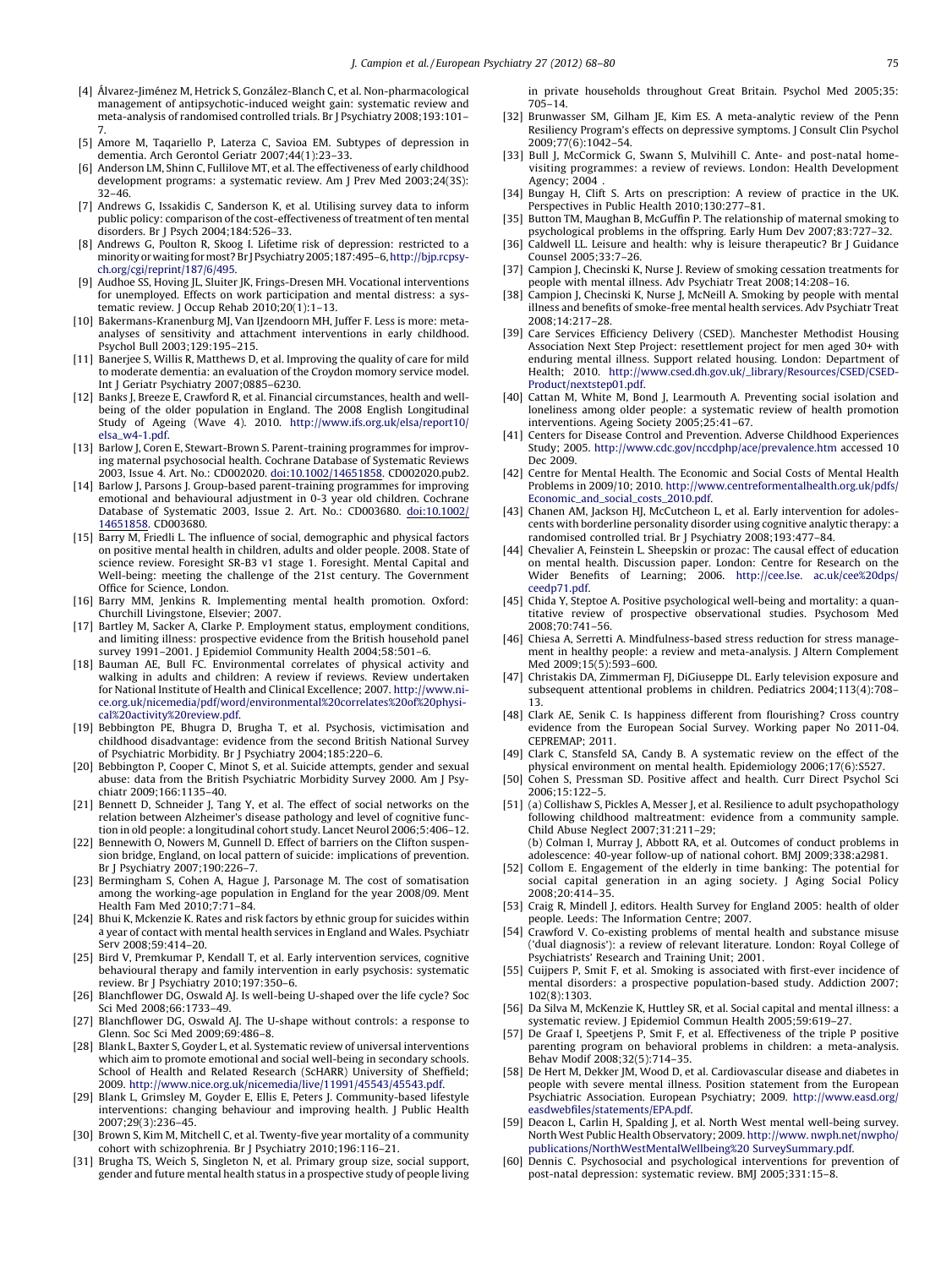- <span id="page-8-0"></span>[61] Dennis C-L, Hodnett E, Reisman HM, et al. Effect of peer support on prevention of post-natal depression among high-risk women: multisite randomised controlled trial. BMJ 2009;338:a3064.
- [62] Department of Health. Report of the review of arts and health working group. London: Department of Health; 2007 [http://www.dh.gov.uk/dr\\_consum\\_dh/](http://www.dh.gov.uk/dr_consum_dh/groups/dh_digitalassets/@dh/@en/documents/digitalasset/dh_073589.pdf) [groups/dh\\_digitalassets/@dh/@en/documents/digitalasset/dh\\_073589.pdf.](http://www.dh.gov.uk/dr_consum_dh/groups/dh_digitalassets/@dh/@en/documents/digitalasset/dh_073589.pdf)
- [63] Dinan T. (ed.). Supplement on schizophrenia and diabetes. Br J Psychiatry 2004;184(47):53–4.
- [64] Dolan P, Peasgood T, White M. Review of research on the influences on personal well-being and application to policy making. London: DEFRA; 2006.
- [65] Dolan P, Peasgood T, White M. Do we really know what makes us happy? A review of the economic literature on the factors associated with subjective well-being. J Econ Psychol 2008;29:94–122.
- [66] Doll R, Peto R, Boreham J, Sutherland I. Mortality in relation to smoking: 50 years' observation on male British doctors. BMJ 2004;328:745.
- [67] Dretzke J, Davenport C, Frew E, et al. The clinical effectiveness of different parenting programmes for children with conduct problems: a systematic review of randomised controlled trials. Child and Adolescent Psychiatry and Mental Health 2009. [http://www.ncbi.nlm.nih.gov/pmc/articles/](http://www.ncbi.nlm.nih.gov/pmc/articles/PMC2660289/) [PMC2660289/.](http://www.ncbi.nlm.nih.gov/pmc/articles/PMC2660289/)
- [68] Dunn JR. Housing as a determinant of mental capital. State-of-science review: SR-E27. Foresight Mental Capital and Wellbeing Project. London: Government Office for Science; 2008.
- [69] Durlak JA, Wells AM. Primary prevention mental health programs for children and adolescents: a meta-analytic review. Am J Commun Psychol 1997; 25(2):115–52.
- [70] Durlak JA, Weissberg RP, Dymnicki AB, et al. The impact of enhancing students' social and emotional learning: a meta-analysis of school-based universal interventions. Child Dev 2011;82:474–501.
- [71] Egede LE. Major depression in individuals with chronic medical disorders. Prevalence, and correlates and assicuates of health recourse utilisation, lost productivity and functional disability. General Hospital Psychiatry 2007; 29:409–16.
- [72] Einarson A, Riordan S. Smoking in pregnancy and lactation: a review of risks and cessation strategies. Eur J Clin Pharmacol 2009;65:325–30.
- [73] Elkan R, Kendrick D, Hewitt M, et al. The effectiveness of domiciliary health visiting: a systematic review of international studies and a selective review of the British literature. Health Technol Assess 2000;4(13).
- [74] Els LJ, Hillier FC, Shucksmith J, et al. A systematic review of the effect of dietary exposure that could be achieved through normal dietary intake on learning and performance of school-aged children of relevance to UK schools. Br J Nutr 2008;100:927–36.
- [75] Emerson E, Hatton C. Mental health of children and adolescents with intellectual disabilities in Britain. Br J Psychiatry 2007;191:493–9.
- [76] Emmons RA. Personal goals, life meaning, and virtue: wellsprings of a positive life. In: Keyes CLM, editor. Flourishing: the positive person and the good life. Washington, DC: American Psychological Association; 2003. p. 105–28.
- [77] Ertel KA, Glymour M, Berkman LF. Effects of social integration on preserving memory function in a nationally representative US elderly population. Am J Public Health 2008;98(7):1215–20.
- [78] Evans S, Newton R, Higgins S. Nutritional intervention to prevent weight gain in patients commenced on olanzapine: a randomized controlled trial. Aust NZ J Psychiatry 2005;39:479–86.
- [79] Faggiano F, Vigna-Taglianti FD, Versino E, et al. School-based prevention for illicit drugs' use. Cochrane Database Syst Rev 2005;(2) CD003020. [doi:10.1002/14651858.CD003020.pub2.](http://dx.doi.org/10.1002/14651858)
- [80] Farrell M, Howes S, Bebbington P, et al. Nicotine, alcohol and psychiatric morbidity. Results of a national household survey. Br J Psychiatry 2001;179:432–7.
- [81] Faulkner G, Soundy AA, Lloyd K. Schizophrenia and weight management: a systematic review of interventions to control weight. Acta Psychiatrica Scandinavica 2003;108:324–32.
- [82] Fazel S, Benning R. Suicides in female prisoners in England and Wales, 1974– 2004. Br J Psychiatry 2009;194:183–4.
- [83] Fazel S, Danesh J. Serious mental disorders in 23,000 prisoners: a systematic review of 62 surveys. Lancet 2002;359, [http://eprints.ouls.ox.ac.uk/archive/](http://eprints.ouls.ox.ac.uk/archive/00001002/01/prisoners_Lancet.pdf) [00001002/01/prisoners\\_Lancet.pdf](http://eprints.ouls.ox.ac.uk/archive/00001002/01/prisoners_Lancet.pdf).
- [84] Fazel S, Benning R, Danesh J. Suicides in male prisoners in England and Wales, 1978–2003. Lancet 2005;366(9493):1301–2.
- [85] Fearon P, Kirkbride J, Morgan C, et al. Incidence of schizophrenia and other psychoses in ethnic minority groups: results from the MRC AESOP Study. Psychol Med 2006;36:1541–50.
- [86] Feinstein L, Budge D, Vorhaus J, Duckworth K. The social and personal benefits of learning: A summary of key research findings. London: Institute of Education, University of London; 2008. [http://www.learningbenefits.](http://www.learningbenefits.net/Publications/FlagshipPubs/Final%20WBL%20Synthesis%20Report.pdf) [net/Publications/FlagshipPubs/Final%20WBL%20Synthesis%20Report.pdf.](http://www.learningbenefits.net/Publications/FlagshipPubs/Final%20WBL%20Synthesis%20Report.pdf)
- [87] Fergusson DM, Horwood LJ, Ridder EM. Show me the child at seven: the consequences of conduct problems in childhood for psychosocial functioning in adulthood. J Child Psychol 2005;46:837–49.
- [88] Foley DI, Morley KI. Systematic review of early cardiometabolic outcomes of the first treated episode of psychosis. Arch Gen Psychiatry 2011;68(6): 609–16.
- [89] Fombonne E, Wostear G, Cooper V, Harrington R, Rutter M. The Maudsley long-term follow-up of child and adolescent depression: I. Psychiatric outcomes in adulthood. Br J Psychiatry 2001;179:210–7.
- [90] Fournier A, Oprisiu-Fournier R, Serot JM, et al. Prevention of dementia by antihypertensive drugs: How AT1-receptor-blockers and dihydropyridines better prevent dementia in hypertensive patients than thiazides and ACEinhibitors. Exp Rev Neurother 2009;9(9):1413–31.
- [91] Fratiglioni L, Winblad B, von Strauss E. Prevention of Alzheimer's disease and dementia. Major findings from the Kungsholmen Project. Physiol Behav 2007;92(1–2):98–104.
- [92] Friedli L. Mental health, resilience and inequalities. WHO Europe; 2009. [http://www.euro.who.int/document/e92227.pdf.](http://www.euro.who.int/document/e92227.pdf)
- [93] Friedli L, Watson S. Social prescribing for mental health. Leeds and York: Northern Centre for Mental Health; 2004.
- [94] Garber J, Clarke GN, Weersing R, et al. Prevention of depression in at-risk adolescents: a randomized controlled trial. JAMA 2009;301(21):2215–24.
- [95] Gask L, Dixon C, Morriss R, Appleby L, Green G. Evaluating STORM skills training for managing people at risk of suicide. J of Adv Nursing 2006;54(6):739–50.
- [96] Gelhorn HJ, Sakai JT, Price RK, et al. DSM-IV conduct disorder criteria as predictors of antisocial personality disorder. Comp Psychiatr 2007;48: 529–38.
- [97] Godfrey M, Townsend J, Surr C, et al. Prevention and Service Provision: Mental Health Problems in Later Life, Institute of Health Sciences and Public Health Research, Leeds University & Division of Dementia Studies, Bradford University; 2005.
- [98] Goodman E, Capitman J. Depressive symptoms and cigarette smoking among teens. Paediatrics 2000;106:748–55.
- [99] Government HM. No health without mental health: a cross-government mental health outcomes strategy for people of all ages. London: Department of Health; 2011.
- [100] Green G, Gilbertson J. Warm Front Better Health: health impact evaluation of the Warm Front scheme. Centre for Regional Economic and Social Research. Sheffield Hallam University; 2008.
- [101] Green H, McGinnity A, Meltzer H, et al. Mental health of children and young people in Great Britain, 2004. ONS; 2005.
- [102] Grossman P, Niemann L, Schmidt S, Walach H. Mindfulness-based stress reduction and health benefits: a meta-analysis. J Psychosom Res 2004; 57:35–43.
- [103] Gutierrez JLG, Jimenez BM, Hernandez EG, Puente CP. Personality and subjective well-being: big five correlates and demographic variables. Pers Indiv Diff 2005;38:1561–9.
- [104] Hamer M, Chida Y. Physical activity and risk of neurodegenerative disease: a systematic review of prospective evidence. Psychol Med 2009;39:3–11.
- [105] Hamilton NA, Nelson CA, Stevens N, Kitzman H. Sleep and psychological wellbeing. Soc Indicators Res 2007;82:147–63.
- [106] Hancox RJ, Milne BJ, Poulton R. Association between child and adolescent television viewing and adult health: a longitudinal birth cohort study. Lancet 2004;364:257–62.
- [107] Harris J, Hall J, Meltzer H, et al. Health, mental health and housing conditions in England. London: NatCen; 2010.
- [108] Harter JK, Schmidt FL, Keyes CLM. Well-being in the workplace and its relationship to business outcomes: a review of Gallup Studies; 2003. [http://](http://media.gallup.com/DOCUMENTS/whitePaper--Well-BeingInTheWorkplace.pdf) [media.gallup.com/DOCUMENTS/whitePaper–Well-BeingInTheWorkplace.](http://media.gallup.com/DOCUMENTS/whitePaper--Well-BeingInTheWorkplace.pdf) [pdf.](http://media.gallup.com/DOCUMENTS/whitePaper--Well-BeingInTheWorkplace.pdf)
- [109] Harvey PO, Lepage M, Malla A. Benefits of enriched intervention compared with standard care for patients with recent-onset psychosis: a meta-analytic approach. Can J Psychiatr 2007;52:464–72.
- [110] Harvey SB, Hotopf M, Overland S, Mykletun A. Physical activity and common mental disorders. Br J Psychiatry 2010;197:357–64.
- [111] Hawton K, Bergen H, Simkin S, et al. Effect of withdrawal of co-proxamol on prescribing and deaths from drug poisoning in England and Wales: time series analysis. BMJ 2009;338 [Article: b2270].
- [112] Healthcare Commission, Care Services Improvement Partnership, National Institute for Mental Health in England and Mental Health Services Act Commission. Count me in 2008: results of the 2008 national census of inpatients in mental health and learning disability services in England and Wales, [London]: Commission for Healthcare Audit and Inspection; 2008.
- [113] Heikkila K, Sacker A, Kelly Y, et al. Breastfeeding and child behaviour in the Millennium Cohort Study. Arch Dis Child 2011;96:635–42.
- [114] Hemingway H, Marmot M. Evidence-based cardiology. Psychosocial factors in the aetiology and prognosis of coronary heart disease: systematic review of prospective cohort studies. BMJ 1999;318:1460–7.
- [115] Heo M, Pietrobelli A, Foutaine KR, et al. Depressive mood and obesity in US adults: Comparison and moderation by sex, age and race. Int J Obes 2005;30:513–9.
- [116] Herrman HS, Saxena S and Moodie R (Eds.). Promoting Mental Health: concepts, emerging evidence, practice. A WHO Report in collaboration with the Victorian Health Promotion Foundation and the University of Melbourne. Geneva: World Health Organization; 2005. [http://www.who.int/mental\\_](http://www.who.int/mental_health/evidence/MH_Promotion_Book.pdf) [health/evidence/MH\\_Promotion\\_Book.pdf.](http://www.who.int/mental_health/evidence/MH_Promotion_Book.pdf)
- [117] Herva J, Laitenen J, Miettunen J, et al. Obesity and depression: results from longitudinal northern Finland 1966 birth cohort study. Int J Obes 2006;30:520–7.
- [118] Higgins A, Barker P, Begley CM. Sexual health education for people with mental health problems: what can we learn from the literature? J Psychiatr Ment Health Nurs 2006;13:687–97.
- [119] Hill M, Russell, Brewis G. Young people, volunteering and youth projects: a rapid review of recent evidence. Institute for Volunteering Research; 2009.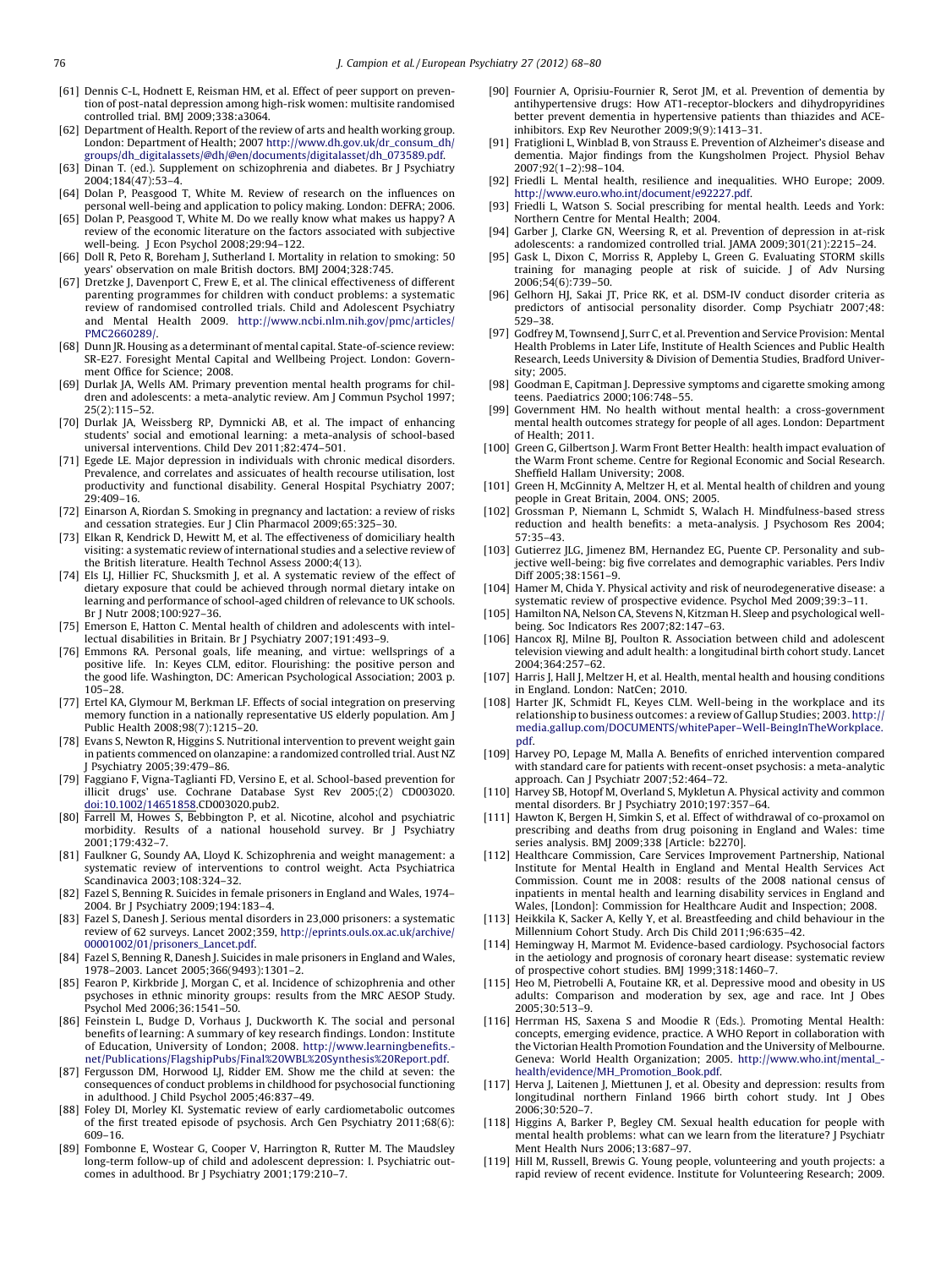[http://vinspired.com/uploads/admin\\_assets/datas/282/original/v\\_formati](http://vinspired.com/uploads/admin_assets/datas/282/original/v_formative_evaluation_rapid_evidence_review_Dec_2009_x_2.pdf)[ve\\_evaluation\\_rapid\\_evidence\\_review\\_Dec\\_2009\\_x\\_2.pdf.](http://vinspired.com/uploads/admin_assets/datas/282/original/v_formative_evaluation_rapid_evidence_review_Dec_2009_x_2.pdf)

- <span id="page-9-0"></span>[120] Hill D, Lucy D, Tyers C, James L. What works at work: review of the evidence assessing the effectiveness of workplace interventions to prevent and manage common health problems. London: Health, Work and Well-Being Executive; 2007 [Accessed February 2010; [http://www.employmentstudies.](http://www.employmentstudies.co.uk/pdflibrary/whwe1107.pdf) [co.uk/pdflibrary/whwe1107.pdf](http://www.employmentstudies.co.uk/pdflibrary/whwe1107.pdf)].
- [121] Hilton, M. Assessing the financial return on investment of good management strategies and the WORC project. WORC Project paper; 2005. Available at [http://www.qcmhr.uq.edu.au/worc/Documents/Hilton\\_Paper\(2005\).pdf.](http://www.qcmhr.uq.edu.au/worc/Documents/Hilton_Paper(2005).pdf)
- [122] Hofmann SG, Sawyer AT, Witt AA, Oh D. The effect of mindfulness-based therapy on anxiety and depression: a meta-analytic review. J Consult Clin Psychol 2010;78:169–83.
- [123] Holder MD, Coleman B, Sehn ZL. The contribution of active and passive learning to children's well-being. J Health Psychol 2009;14:378.
- [124] Holley J, Crone D, Tyson P, Lovell G. A systematic review: the effects of physical activity on psychological well-being for those with schizophrenia. Br J Clin Psychol 2011;50:84–105.
- [125] Holt-Lunstad J, Smith TB, Layton JB. Social relationships and mortality risk: a meta-analytic review. PLoS Med 2010;7(7):e1000316.
- [126] Horowitz JL, Garber J. The prevention of depressive symptoms in children and adolescents: a meta-analytic review. J Consult Clin Psychol 2006;74(3): 401–15.
- [127] Horta BL, Bahl R, Martines JC, Victoria CG. Evidence on the long-term effects of breastfeeding. World Health Organisation; 2007. [http://whqlibdoc.](http://whqlibdoc.who.int/publications/2007/9789241595230_%20eng.pdf) [who.int/publications/2007/9789241595230\\_](http://whqlibdoc.who.int/publications/2007/9789241595230_%20eng.pdf) eng.pdf.
- [128] Huppert FA. Psychological well-being: Evidence regarding its causes and consequences. Foresight State-of-Science Review: SR-X2. Government Office for Science; 2008.
- [129] Huppert FA, Whittington JE. Evidence for the independence of positive and negative well-being: implications for quality of life assessment. Br J Psychol 2003;8:107–22.
- [130] Hutchings J, Bywater T, Daley D, et al. Parenting intervention in Sure Start services for children at risk of developing conduct disorder: pragmatic randomised controlled trial. BMJ 2007;334:678–82.
- [131] Hutchinson J, Pickett KE, Green J, Wakschlag LS. Smoking in pregnancy and disruptive behaviour in 3-year-old boys and girls: an analysis of the UK Millennium Cohort Study. J Epidemiol Community Health 2010;64(1):82-8.
- [132] Jenkins R, Bhugra D, Bebbington P, et al. Debt, income and mental disorder in the general population. Psychol Med 2008;38:1485–94.
- [133] Jochelson J, Majrowski B. Clearing the air: debating smoke-free policies in psychiatric units. London: King's Fund; 2006.
- [134] Johnson JG, Cohen P, Pine DS, et al. Association between cigarette smoking and anxiety disorders during adolescence and early adulthood. JAMA 2000;284:2348–51.
- [135] Johnson JG, Cohen P, Kasen S, Brook JS. Extensive television viewing and the development of attention and learning difficulties during adolescence. Arch Pediatr Adoles Med 2007;161:480–6.
- [136] Jonas S, Bebbington P, McManus S, et al. Sexual abuse and psychiatric disorder in England: results from the 2007 Adult Psychiatric Morbidity Survey. Psychol Med 2011;41(4):709–19.
- [137] Jones L, Sumnall H, Witty K, et al. A review of community-based interventions to reduce substance misuse among vulnerable and disadvantaged young people; 2006. [https://www.nice.org.uk/nicemedia/pdf/SubstanceMisuseEf](https://www.nice.org.uk/nicemedia/pdf/SubstanceMisuseEffectivenessReviewMainReportPHIAC53ARevised.pdf)[fectivenessReviewMainReportPHIAC53ARevised.pdf.](https://www.nice.org.uk/nicemedia/pdf/SubstanceMisuseEffectivenessReviewMainReportPHIAC53ARevised.pdf)
- [138] Kaner E, Beyer F, Dickinson H, et al. Brief interventions for excessive drinkers in primary health care settings. Cochrane Database of Systematic Reviews 2007, Issue 2. Art No.: CD004148 [doi:10.1002/14651858.CD004148.pub3.](http://dx.doi.org/10.1002/14651858)
- [139] Karoly LA, Kilburn RA, Cannon JS. Early childhood interventions: proven results, future promises. RAND corporation; 2005. Retrieved Jan 7, 2010. [http://www.rand.org/pubs/monographs/MG341.](http://www.rand.org/pubs/monographs/MG341)
- [140] Kasser T. Values and prosperity. Sustainable Development Commission; 2008. [http://www.sd-commission.org.uk/publications.php?id=740.](http://www.sd-commission.org.uk/publications.php%3Fid=740)
- [141] Katz DA, McHorney CA. The relationship between insomnia and healthrelated quality of life in patients with chronic illness. J Fam Pract 2002;51:229–35.
- [142] Kellam S, Brown C, Poduska J, et al. Effects of a universal classroom behavior management program in first and second grades on young adult behavioral, psychiatric, and social outcomes. Drug Alcohol Depend 2007;95(S1):S5–28.
- [143] Kendrick D, Barlow J, Hampshire A, et al. Parenting interventions for the prevention of unintentional injuries in childhood. Cochrane Database of Systematic Reviews 2007, Issue 4. Art. No.: CD006020. [doi:10.1002/](http://dx.doi.org/10.1002/14651858) [14651858](http://dx.doi.org/10.1002/14651858). [CD006020.pub2.](http://dx.doi.org/10.1002/14651858)
- [144] Kennelly B, Ennis J, O'Shea E. Economic cost of suicide and deliberate selfharm. Reach out: National Strategy for action on suicide prevention 2005– 2014. Dublin, Republic of Ireland: Department of Health and Children; 2005.
- [145] Kessler RC, Berglund P, Demler O, et al. Lifetime prevalence and age-of-onset distributions of DSM-IV disorders in the national comorbidity survey replication. Arch Gen Psychiatry 2005;62:593–602.
- [146] Kessler RC, Amminger GP, Aguilar-Gaxiola S, et al. Age of onset of mental disorders: a review of recent literature. Curr Opin Psychiatry 2007;20(4): 359–64.
- [147] Keyes CLM. Mental health in adolescence is America's youth flourishing? Am J Orthopsychiatry 2006;76:395–402.
- [148] Keyes CLM. Promoting and protecting mental health as flourishing. Am Psychol 2007;62:1–14.
- [149] Keyes CLM, Grzywacz JG. Health as a complete state: the added value in work performance and healthcare costs. J Occup Environ Med 2005; 47(5):523–32.
- [150] Keyes CLM, Dhingra SS, Simoes EJ. Change in level of positive mental health as a predictor of future risk of mental illness. Am J Public Health 2010; 100(12):2366–71.
- [151] Kim-Cohen J, Caspi A, Moffitt TE, et al. Prior juvenile diagnoses in adults with mental disorder: developmental follow-back of a prospective longitudinal cohort. Arch Gen Psychiatry 2003;60:709–17.
- [152] Kirkbride JB, Barker D, Cowden F, et al. Psychoses, ethnicity and socioeconomic status. Br J Psychiatry 2008;193:18–24.
- [153] Kirkwood T, Bond J, May C, et al. Foresight mental capital and well-being project. Mental capital through life: future challenges. London: The Government Office for Science; 2008.
- [154] Knapp M, McDaid D, Parsonage M (Eds.). Mental health promotion and mental illness prevention: The economic case. PSSRU, London School of Economics and Political Science; 2011. [http://www.dh.gov.uk/](http://www.dh.gov.uk/en/Publicationsandstatistics/Publications/PublicationsPolicyAndGuidance/DH_126085) [en/Publicationsandstatistics/Publications/PublicationsPolicyAndGuidance/](http://www.dh.gov.uk/en/Publicationsandstatistics/Publications/PublicationsPolicyAndGuidance/DH_126085) DH 126085.
- [155] Knapp M, Prince M, Dementia UK. A report into the prevalence and cost of dementia. London: Alzheimer's Society; 2007.
- [156] Koenig HG. Research on religion, spirituality, and mental health: a review. Can J Psychiatr 2009;54(5):283–91.
- [157] Koenig HG, McCullough ME, Larson DB, editors. Handbook of religion and health. New York (NY): Oxford University Press; 2001. p. 514–54.
- [158] Koivumaa-Honkanen H, Honkanen R, Viinamaeki H, et al. Life satisfaction and suicide: a 20-year follow-up study. Am J Psychiatr 2001;158:433–9.
- [159] Lasker J, Collom E, Bealer T, et al. Time banking and health: the role of a community currency organization in enhancing well-being. Health Promot Pract 2011;12(1):102–15.
- [160] Lasser K, Boyd JW, Woodhandler S, Himmelstein DU, McCormick D, Bor DH. Smoking and mental illness. A population-based prevalence study. JAMA 2000;284:2606–10.
- [161] Li N, Lee A, Whitmer RA, et al. Use of angiotensin receptor blockers and risk of dementia in a predominantly male population: prospective cohort analysis. BMJ 2010;340:b5465.
- [162] Lin ST, Yang P, Lai CY. Mental health implications of music: insight from neuroscientific and clinical studies. Harv Rev Psychiatry 2011;19(1): 34–46.
- [163] Lister-Sharp D, Chapman S, Stewart-Brown S, Sowden A. Health promoting schools and health promotion in schools: two systematic reviews. Health Technol Assess 1999;3(22):1–207.
- [164] Llewellyn DJ, Lang IA, Langa KM, et al. Cognitive function and psychological well-being: findings form a population-based cohort. Age Ageing 2008; 37(6):685–9.
- [165] Lundahl B, Burke BL. The effectiveness and applicability of motivational interviewing: a practice friendly review of four meta-analyses. J Clin Psychol 2009;65(11):1232–45.
- [166] Lussier JP, Heil SH, Mongeon JA, et al. A meta-analysis of voucher-based reinforcement therapy for substance use disorders. Addiction 2006;101: 192–203.
- [167] Lyubomirsky S, King LA, Diener E. The benefits of frequent positive affect. Psychol Bull 2005;131:803–55.
- [168] Lyubomirsky S, Sheldon KM, Schkade D. Pursuing happiness: the architecture of sustainable change. Rev Gen Psychol 2005;9:111–31.
- [169] Major BS, Hinton MF, Flint A, et al. Evidence of the effectiveness of a specialist vocational intervention following first episode psychosis: a naturalistic prospective cohort study. Soc Psychiatry Psychiatr Epidemiol 2010;45(1): 1–8.
- [170] Malone KM, Waternaux C, Haas GL, et al. Cigarette smoking, suicidal behavior, and serotonin function in major psychiatric disorders. Am J Psychiatry 2003;160(4):773–9.
- [171] Mangalore R, Knapp M. Cost of schizophrenia in England. J Ment Health Policy Econ 2007;10:23–41.
- [172] Marmot M, Wilkinson R. Social determinants of health, 2nd ed., Oxford: Oxford University Press; 2006 [ISBN 9780198565895].
- [173] Marmot consultation (2009) [http://www.ucl.ac.uk/gheg/marmotreview/](http://www.ucl.ac.uk/gheg/marmotreview/consultation) [consultation.](http://www.ucl.ac.uk/gheg/marmotreview/consultation)
- [174] Marmot Review. Fair society, healthy lives. Strategic review of health inequalities in England post 2010. [http://www.ucl.ac.uk/gheg/marmotreview.](http://www.ucl.ac.uk/gheg/marmotreview)
- [175] Matarasso F. Use or ornament? The social impact of participation in the arts. Comedia, Stroud. Cited in Mentality 2003 Making it effective: a guide to evidence-based mental health promotion. Radical mentalities-briefing paper 1.. London: Mentality; 1997.
- [176] McCrone P, Dhanasiri S, Patel A, et al. Paying the price. The cost of mental health care in England to 2026. London: The King's Fund; 2008.
- [177] McCrone P, Knapp M, Henri M, McDaid D. The economic impact of initiatives to reduce stigma: demonstration of a modelling approach. Epidemiol Psichiatr Soc 2010;19(2):131–9.
- [178] McGlashan TH, Zipursky RB, Perkins D, et al. Randomized, double-blind trial of olanzapine versus placebo in patients prodromally symptomatic for psychosis. Am J Psychiatr 2006;163:790–9.
- [179] McGorry PD, Yung AR, Phillips LJ, et al. Randomized controlled trial of interventions designed to reduce the risk of progression to first-episode psychosis in a clinical sample with subthreshold symptoms. Arch Gen Psychiatry 2002;59:921–8.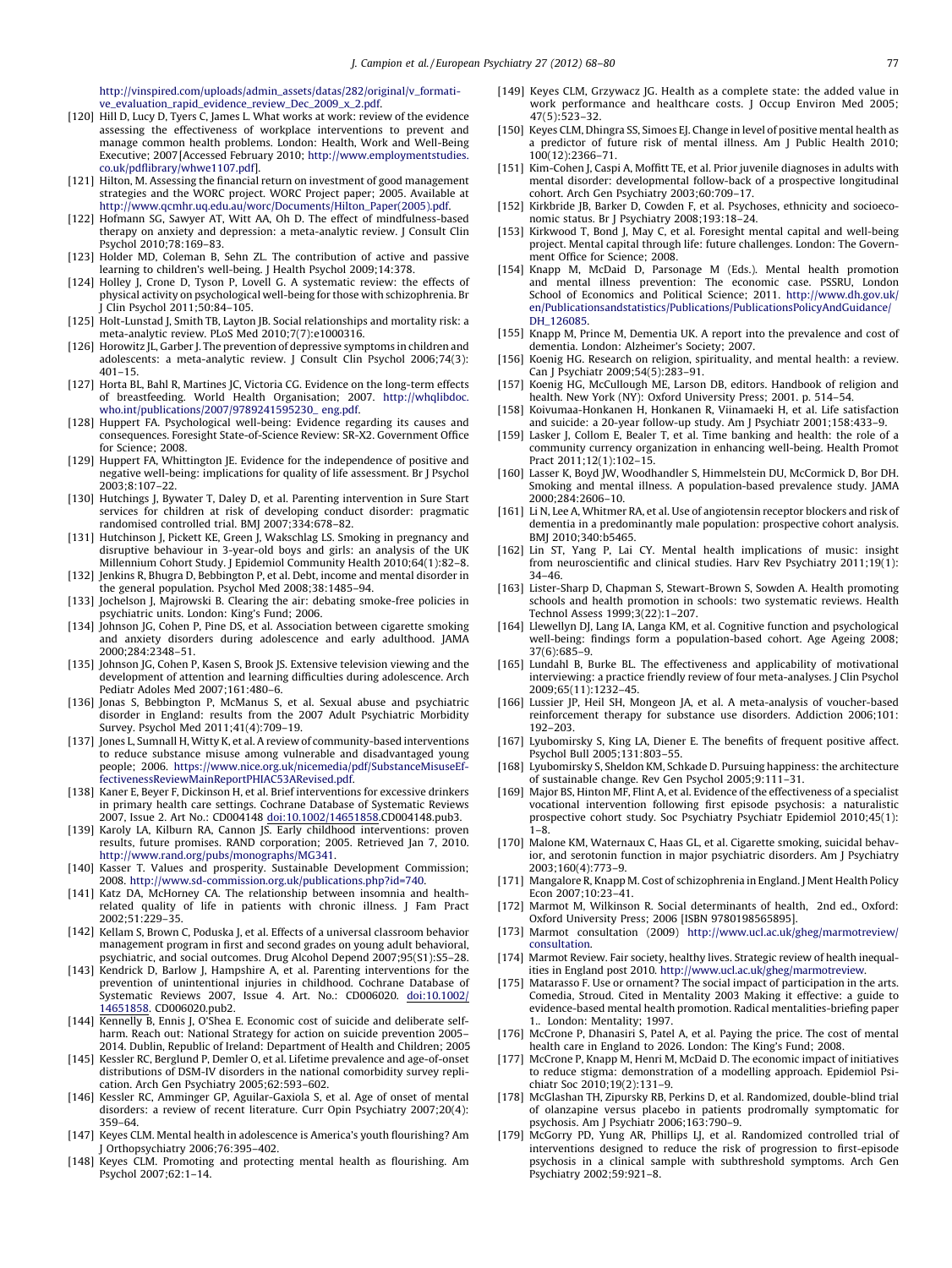- <span id="page-10-0"></span>[180] McGrath Y, Sumnall H, McVeigh J, Bellis M. Drug use prevention among young people: a review of reviews. 2006. [http://www.nice.org.uk/niceMedia/](http://www.nice.org.uk/niceMedia/docs/drug_use_prev_update_v9.pdf) [docs/drug\\_use\\_prev\\_update\\_v9.pdf.](http://www.nice.org.uk/niceMedia/docs/drug_use_prev_update_v9.pdf)
- [181] McLean J, Maxwell M, Platt S, Harris F, Jepson R. A systematic international literature review of review-level data on suicide risk factors and primary evidence of protective factors against suicide. Edinburgh: Scottish Government; 2008[\[http://www.scotland.gov.uk/Publications/2008/11/28141444/0\]](http://www.scotland.gov.uk/Publications/2008/11/28141444/0).
- [182] McManus S, Meltzer H, Campion J. Cigarette smoking and mental health in England. Data from the Adult Psychiatric Morbidity Survey. London: National Centre for Social Research; 2010. [http://www.natcen.ac.uk/study/cigarette](http://www.natcen.ac.uk/study/cigarette-smoking--mental-health)[smoking–mental-health.](http://www.natcen.ac.uk/study/cigarette-smoking--mental-health)
- [183] McManus S, Meltzer H, Brugha T, et al. Adult psychiatric morbidity in England, 2007. Results of a household survey. Health and Social Information Centre, Social Care Statistics; 2009.
- [184] Meadows P. Economic contributions of older people. London: Age Concern England; 2004. [http://www.ageconcern.org.uk/AgeConcern/Documents/](http://www.ageconcern.org.uk/AgeConcern/Documents/regions_economic_contribution_report_0758.pdf) [regions\\_economic\\_contribution\\_report\\_0758.pdf.](http://www.ageconcern.org.uk/AgeConcern/Documents/regions_economic_contribution_report_0758.pdf)
- [185] Melchior M, Caspi A, Howard LM, et al. Mental health context of food insecurity: a representative cohort of families with young children. Pediatrics 2009;124:e564–72.
- [186] Meltzer H, Gatward R, Corbin T, et al. Persistence, onset, risk factors and outcomes of childhood mental disorders, ONS. London: TSO; 2003.
- [187] Meltzer H, Corbin T, Gatward R, Goodman R, Ford T. The mental health of young people looked after by local authorities in England. London: ONS; 2003.
- [188] Melzer D, Fryers T, Jenkins R. Social inequalities and the distribution of common mental disorders. Hove: Psychology Press, Maudsley Monograph; 2004.
- [189] Merry S, McDowell H, Hetrick S, et al. Psychological and/or educational interventions for the prevention of depression in children and adolescents. Cochrane Database Syst Rev 2006;3:1–107.
- [190] Mihalopoulos C, Harris M, Henry M, et al. Is early intervention in psychosis cost-effective over the long-term? Schizophr Bull 2009;35:909–18.
- [191] Morgan A, Swann C (Eds.). Social Capital for Health: issues of definition, measurement and links to health. London: Health Development Agency; 2004.
- [192] Morrell CJ, Slade P, Warner R, et al. Clinical effectiveness of health visitor training in psychologically informed approaches for depression in post-natal women: pragmatic cluster randomised trial in primary care. BMJ 2009;338:a3045.
- [193] Moussavi S, Chatterji S, Verdes E, et al. Depression, chronic disease and decrements in health. Results from the world Health Surveys. Lancet 2007;370:851–8.
- [194] Murray L, Arteche A, Fearon P, et al. The effects of maternal post-natal depression and child sex on academic performance at age 16 years: a developmental approach. J Child Psychol Psychiatry 2010;51(10):1150–9.
- [195] Murray J, Irving B, Farrington DP, et al. Very early predictors of conduct problems and crime: results from a national cohort study. J Child Psychol Psychiatry 2010;51(11):1198–207.
- [196] Mykletun A, Bjerkeset O, Overland S, et al. Levels of anxiety and depression as predictors of mortality: the HUNT study. Br J Psychiatry 2009;195:118–25.
- [197] Mytton JA, DiGuiseppi C, Gough D, et al. School-based secondary prevention programmes for preventing violence. Cochrane Database of Systematic Reviews 2006; Issue 3. Art No.: CD004606. [doi:10.1002/14651858.](http://dx.doi.org/10.1002/14651858) [CD004606.pub2.](http://dx.doi.org/10.1002/14651858)
- [198] National Obesity Observatory. Obesity and mental health; 2011. [http://](http://www.noo.org.uk/uploads/doc/vid_10266_Obesity%20and%20mental%20health_FINAL_070311_MG.pdf) [www.noo.org.uk/uploads/doc/vid\\_10266\\_Obesity%20and%20mental%20](http://www.noo.org.uk/uploads/doc/vid_10266_Obesity%20and%20mental%20health_FINAL_070311_MG.pdf) [health\\_FINAL\\_070311\\_MG.pdf.](http://www.noo.org.uk/uploads/doc/vid_10266_Obesity%20and%20mental%20health_FINAL_070311_MG.pdf)
- [199] nef (New Economics Foundation). The new wealth of time: how timebanking helps people build better public services. London: nef; 2008. [http://www.ne](http://www.neweconomics.org/sites/neweconomics.org/files/The_New_Wealth_Of_Time_1.pdf)[weconomics.org/sites/neweconomics.org/files/The\\_New\\_Wealth\\_Of\\_Time\\_](http://www.neweconomics.org/sites/neweconomics.org/files/The_New_Wealth_Of_Time_1.pdf) [1.pdf.](http://www.neweconomics.org/sites/neweconomics.org/files/The_New_Wealth_Of_Time_1.pdf)
- [200] Nelson G, Westhues A, MacLeod J. A meta-analysis of longitudinal research on preschool prevention programs for children. Prev Treat 2003;6(31).
- [201] Netuveli G, Wiggins RD, Montgomery SM, et al. Mental health and resilience at older ages: bouncing back after adversity in the British Household Panel Survey. J Epidemiol Community Health 2008;62:987–91.
- [202] Newcomer JW. Antipsychotic medications: metabolic and cardiovascular risk. J Clin Psychiatry 2007;68(4):8–13.
- [203] NICE. Parent-training/education programmes in the management of children with conduct disorders; 2006. Technology Appraisal TA102. [http://www.ni](http://www.nice.org.uk/nicemedia/live/11584/33426/33426.pdf)[ce.org.uk/nicemedia/live/11584/33426/33426.pdf.](http://www.nice.org.uk/nicemedia/live/11584/33426/33426.pdf)
- [204] NICE. Antenatal and post-natal mental health: the NICE guidance on clinical management and service guidance; 2007. [http://guidance.nice.org.uk/CG45/](http://guidance.nice.org.uk/CG45/Guidance/pdf/English) [Guidance/pdf/English.](http://guidance.nice.org.uk/CG45/Guidance/pdf/English)
- [205] NICE. Drug misuse: psychosocial interventions; 2007 [http://guidance.](http://guidance.nice.org.uk/CG51/Guidance/pdf/English) [nice.org.uk/CG51/Guidance/pdf/English.](http://guidance.nice.org.uk/CG51/Guidance/pdf/English)
- [206] NICE. Drug misuse: Opioid detoxification; 2007. [http://guidance.nice.org.uk/](http://guidance.nice.org.uk/CG52/NICEGuidance/pdf/English) [CG52/NICEGuidance/pdf/English.](http://guidance.nice.org.uk/CG52/NICEGuidance/pdf/English)
- [207] NICE. Interventions in schools to prevent and reduce alcohol use among children and young people; 2007. [http://guidance.nice.org.uk/PH7.](http://guidance.nice.org.uk/PH7)
- [208] NICE. Community engagement to improve health; 2008. [http://www.nice.](http://www.nice.org.uk/nicemedia/pdf/PH009Guidance.pdf) [org.uk/nicemedia/pdf/PH009Guidance.pdf.](http://www.nice.org.uk/nicemedia/pdf/PH009Guidance.pdf)
- [209] NICE. Mass-media and point-of sales measures to prevent the uptake of smoking by children and young people; 2008. [http://www.nice.org.uk/nice](http://www.nice.org.uk/nicemedia/pdf/PH14fullguidance.pdf)[media/pdf/PH14fullguidance.pdf.](http://www.nice.org.uk/nicemedia/pdf/PH14fullguidance.pdf)
- [210] NICE. Mental well-being and older people: Guidance for Occupational therapy and physical activity interventions to promote the mental well-being of older people in primary care and residential care; 2008. [http://www.nice.org.](http://www.nice.org.uk/nicemedia/pdf/PH16Guidance.pdf) [uk/nicemedia/pdf/PH16Guidance.pdf.](http://www.nice.org.uk/nicemedia/pdf/PH16Guidance.pdf)
- [211] NICE. Promoting and creating built or natural environments that encourage and support physical activity. 2008. [http://www.nice.org.uk/nicemedia/pdf/](http://www.nice.org.uk/nicemedia/pdf/PH008GuidanceWordv2.doc) [PH008GuidanceWordv2.doc.](http://www.nice.org.uk/nicemedia/pdf/PH008GuidanceWordv2.doc)
- [212] NICE. Promoting children's social and emotional well-being in primary education; 2008. H12.
- [213] NICE. Public health interventions to promote mental well-being in people aged 65 and over: systematic review of effectiveness and cost-effectiveness; 2008. [http://www.nice.org.uk/nicemedia/live/11999/42401/42401.pdf.](mailto:jonathan_campion@yahoo.co.uk)
- [214] NICE. Antisocial personality disorder, treatment, management and prevention; 2009. [http://guidance.nice.org.uk/CG77.](http://guidance.nice.org.uk/CG77)
- [215] NICE. Attention Deficit Hyperactivity Disorder. The NICE guideline on diagnosis and management of ADHD in children, young people and adults; 2009. [http://www.nice.org.uk/nicemedia/pdf/ADHDFullGuideline.pdf.](http://www.nice.org.uk/nicemedia/pdf/ADHDFullGuideline.pdf)
- [216] NICE. Depression: the treatment and management of depression in adults; 2009. [http://guidance.nice.org.uk/CG90.](http://guidance.nice.org.uk/CG90)
- [217] NICE. Depression in adults with a chronic physical health problem: treatment and management; 2009. [http://www.nice.org.uk/nicemedia/pdf/CG91Full-](http://www.nice.org.uk/nicemedia/pdf/CG91FullGuideline.pdf)[Guideline.pdf.](http://www.nice.org.uk/nicemedia/pdf/CG91FullGuideline.pdf)
- [218] NICE. Promoting mental well-being at work; 2009. [http://guidance.nice.](http://guidance.nice.org.uk/PH22) [org.uk/PH22.](http://guidance.nice.org.uk/PH22)
- [219] NICE. Promoting young people's social and emotional well-being in secondary education; 2009. [http://www.nice.org.uk/nicemedia/live/11991/45484/](http://www.nice.org.uk/nicemedia/live/11991/45484/45484.pdf) [45484.pdf.](http://www.nice.org.uk/nicemedia/live/11991/45484/45484.pdf)
- [220] NICE. Alcohol-use disorders: preventing the development of hazardous and harmful drinking. Public health guidance 24; 2010. [http://guidance.nice.](http://guidance.nice.org.uk/PH24/Guidance/pdf/English) [org.uk/PH24/Guidance/pdf/English.](http://guidance.nice.org.uk/PH24/Guidance/pdf/English)
- [221] NICE. School-based interventions to prevent the uptake of smoking among children and young people; 2010. [http://www.nice.org.uk/nicemedia/pdf/](http://www.nice.org.uk/nicemedia/pdf/PH23Guidance.pdf) [PH23Guidance.pdf.](http://www.nice.org.uk/nicemedia/pdf/PH23Guidance.pdf)
- [222] NICE. Psychosis with coexisting substance misuse: assessment and management in adults and young people; 2011. [http://www.nice.org.uk/nicemedia/](http://www.nice.org.uk/nicemedia/live/13414/53729/53729.pdf) [live/13414/53729/53729.pdf.](http://www.nice.org.uk/nicemedia/live/13414/53729/53729.pdf)
- [223] Nicholson A, Kuper H, Hemingway H. Depression as an aetiologic and prognostic factor in coronary heart disease: a meta-analysis of 6362 events among 146,538 participants in 54 observational studies. Eur Heart J 2006;318:1460–7.
- [224] O'Connor TG, Scott SBC. Parenting and outcomes for children. York: Joseph Rowntree Foundation; 2006.
- [225] O'Connor TG, Heron J, Golding J, et al. Maternal antenatal anxiety and behavioural problems in early childhood. Brit J Psychiat 2002;180:502–8.
- [226] O'Connor TG, Heron J, Golding J, et al. Maternal antenatal anxiety and behavioural/emotional problems in children: a test of a programming hypothesis. J Child Psychol Psychiat 2003;44:1025–36.
- [227] O'Dougherty Wright M, Masten AS. Resilience processes in development: fostering positive adaptation in the context of adversity. In: Goldstein S, Brooks RB, editors. Handbook of resilience in children. New York: Kluwer; 2005. p. 17–37.
- [228] Parry-Langdon N, Fletcher, CA. Three years on: Survey of the development and emotional well-being of children and young people. ONS; 2008. [http://](http://www.statistics.gov.uk/articles/nojournal/child_development_mental_health.pdf) [www.statistics.gov.uk/articles/nojournal/child\\_development\\_mental\\_](http://www.statistics.gov.uk/articles/nojournal/child_development_mental_health.pdf) [health.pdf.](http://www.statistics.gov.uk/articles/nojournal/child_development_mental_health.pdf)
- [229] Peters R. The prevention of Dementia. Int J Geriatr Psychiatry 2009;24(5): 452–8.
- [230] Peterson C, Park N, Seligman ME. Orientations to happiness and life satisfaction: the full life versus the empty life. J Happiness Stud 2005;6:25–41.
- [231] Pillas D, Suhrcke M. Assessing the potential or actual impact on health and health inequalities of policies aiming to improve Early Child Development in England. Marmot consultation; 2009. [http://www.ucl.ac.uk/gheg/marmotre](http://www.ucl.ac.uk/gheg/marmotreview/consultation)[view/consultation.](http://www.ucl.ac.uk/gheg/marmotreview/consultation)
- [232] Pinquart M, Duberstein PR. Associations of social networks with cancer mortality: a meta-analysis. Crit Rev Oncol Hematol 2010;75(2):122–37.
- [233] Pinquart M, Sorensen S. How effective are psychotherapeutic and other psychosocial interventions with older adults? J Ment Health Aging 2001;7(2):207–43.
- [234] Platt S, McLean J, McCollam A, et al. Evaluation of the first phase of choose life: the national strategy and action plan to prevent suicide in Scotland. Edinburgh: Scottish Executive Social Research; 2006.
- [235] Pleasence P, Balmer NJ. Changing fortunes: results from a randomized trial of the offer of debt advice in England and Wales. J Emp Legal Stud 2007;4(3): 465–75.
- [236] Popay J. Community engagement and community development and health. improvement: a background paper for NICE; 2006 (available on request by emailing. antony.morgan@nice.org.uk or [lorraine.taylor@nice.org.uk\).](mailto:lorraine.taylor@nice.org.uk)
- [237] Pressman SD, Cohen S. Does positive affect influence health? Psychol Bull 2005;131(6):925-71 [[http://www.psy.cmu.edu/](http://www.psy.cmu.edu/~scohen/pressman%26cohen_2005_psychbulletin.pdf)~[scohen/pressman&cohen\\_](http://www.psy.cmu.edu/~scohen/pressman%26cohen_2005_psychbulletin.pdf) [2005\\_psychbulletin.pdf](http://www.psy.cmu.edu/~scohen/pressman%26cohen_2005_psychbulletin.pdf)].
- [238] Pretty J, Peacock J, Hine R, et al. Green exercise in the UK countryside: effects on health and psychological well-being, and implications for policy and planning. J Environ Plan Manage 2007;50(2):211–31.
- [239] Rabiner DJ, Scheffler S, Koetse E, et al. The impact of the senior companion program on quality of life outcomes for frail older adults and their families. Home Health Care Serv Q 2003;22(4):1–26.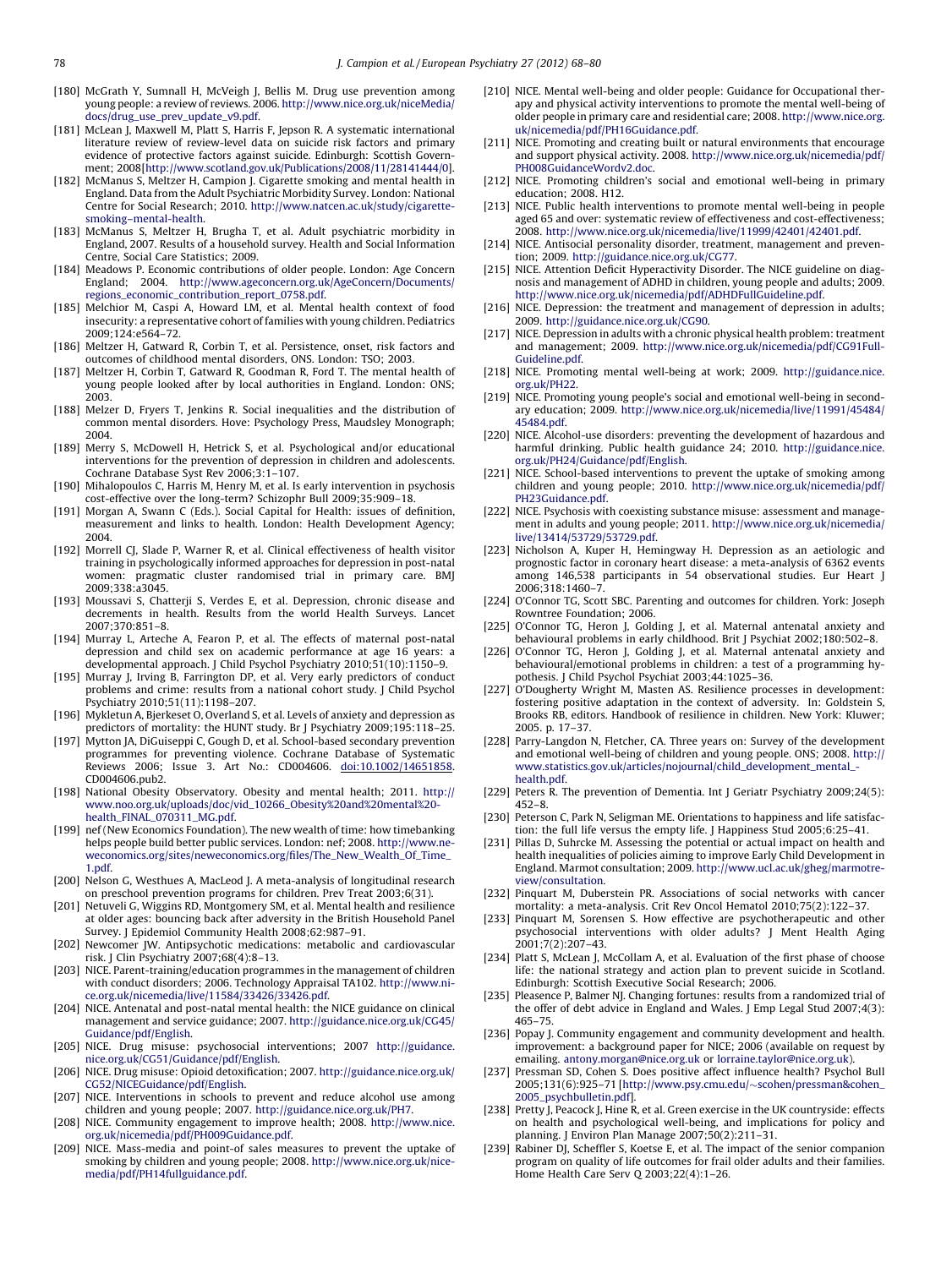- <span id="page-11-0"></span>[240] Reddy LA, Newman E, De Thomas CA, Chun V. Effectiveness of schoolbased prevention and intervention programs for children and adolescents with emotional disturbance: a meta-analysis. J Sch Psychol 2009;47(2): 77–99.
- [241] Richards M, Abbott R. Childhood mental health and life chances in post-war Britain. Insights from three national birth cohort studies. 2009. [http://](http://www.scmh.org.uk/pdfs/life_chances_report.pdf) [www.scmh.org.uk/pdfs/life\\_chances\\_report.pdf.](http://www.scmh.org.uk/pdfs/life_chances_report.pdf)
- [242] Richardson KM, Rothstein HR. Effects of occupational stress management intervention programmes: a meta-analysis. J Occup Health Psychol 2008; 13(1):69–93.
- [243] Richardson CR, Faulkner G, McDevitt J, et al. Integrating physical activity into mental health services for persons with serious mental illness. Psychiatr Serv 2005;56(3):324–31.
- [244] Roth T, Jaeger S, Jin R, et al. Sleep problems, comorbid mental disorders, and role functioning in the national comorbidity survey replication. Biol Psychiatry 2006;60:1364–71.
- [245] Sabates R, Feinstein L. Education and the take-up of preventative health care. Soc Sci Med 2006;62:2998–3010.
- [246] Saha S, Chant D, McGrath JA. Systematic review of mortality in schizophrenia: is the differential mortality gap worsening over time? Arch Gen Psychiatry 2007;64:1123–31, [http://archpsyc.ama-assn.org/cgi/content/full/64/](http://archpsyc.ama-assn.org/cgi/content/full/64/10/1123) [10/1123.](http://archpsyc.ama-assn.org/cgi/content/full/64/10/1123)
- [247] Sainsbury Centre for Mental Health. The chance of a lifetime: preventing early conduct problems and reducing crime; 2009. [http://www.scmh.org.uk/](http://www.scmh.org.uk/pdfs/chance_of_a_lifetime.pdf) [pdfs/chance\\_of\\_a\\_lifetime.pdf.](http://www.scmh.org.uk/pdfs/chance_of_a_lifetime.pdf)
- [248] Saxena S, Jane-Llopis E, Hosman C. Prevention of mental and behavioural disorders: implications for policy and practice. World Psychiatry 2006;5(1): 5–14.
- [249] Schuller T, Preston J, Hammond C, et al. The benefits of learning: the impact of education on health, family life and social capital. London: Routledge Falmer Press; 2004.
- [250] Searle B. Well-being: in search of a good life?. Bristol: Policy Press; 2008.
- [251] Seligman MEP, Csikszentmihalyi M. Positive psychology. Am Psychol 2000;55:5–14.
- [252] Shaw E, Levitt C, Wong S, Kaczorowski J. Systematic review of the literature on postpartum care: effectiveness of postpartum support to improve maternal parenting, mental health, quality of life, and physical health. Birth Issues Perinatal Care 2006;33(3):210–20.
- [253] Shepherd G, Boardman J, Slade M. Making recovery a reality. Briefing paper. London: Sainsbury Centre for Mental Health; 2008.
- [254] Siahpush M, Spittal M, Singh GK. Association of smoking cessation with financial stress and material well-being: results from a prospective study of a population-based national survey. Am J Public Health 2007;97(12): 2281–7.
- [255] Sibley BA, Etnier JL. The relationship between physical activity and cognition in children: a meta-analysis. Pediatr Exerc Sci 2003;15:243–56.
- [256] Sin NL, Lyubomirsky S. Enhancing well-being and alleviating depressive symptoms with positive psychology interventions: a practice-friendly meta-analysis. J Clin Psychol 2009;65(5):467–87.
- [257] Singleton N, Melzer H, Gatward R, et al. Psychiatric morbidity among prisoners in England and Wales. London: Stationery Office; 1998.
- [258] Siru R, Hulse GK, Tait RJ. Assessing motivation to quit smoking in people with mental illness: a review. Addiction 2008;104:719–33.
- [259] Skidmore P, Bound K, Lownsbrough H. Community participation: who benefits?. York: Joseph Rowntree Foundation; 2006.
- [260] Slade M. 100 ways to support recovery. London: Rethink; 2009.
- [261] Smiley E. Epidemiology of mental health problems in adults with learning disability: an update. Adv Psychiatr Treat 2005;11:214–22.
- [262] Smith TB, McCullough ME, Poll J. Religiousness and depression: evidence for a main effect and the moderating influence of stressful life events. Psychol Bull 2003;29:614–36.
- [263] Smith TB, Bartz J, Richards PS. Outcomes of religious and spiritual adaptations to psychotherapy: a meta-analytic review. Psychother Res 2007;17(6): 643–55.
- [264] Sorensen S, Pinquart M, Duberstein D. How effective are interventions with caregivers? An updated meta-analysis. Gerontologist 2002;42(3):356–72.
- [265] Staricoff RL. Arts in health: a review of the medical literature. Research report 36. Arts Council England; 2004. [http://www.nasaa-arts.org/nasaanews/](http://www.nasaa-arts.org/nasaanews/B-Health-MedLitReview.pdf) [B-Health-MedLitReview.pdf.](http://www.nasaa-arts.org/nasaanews/B-Health-MedLitReview.pdf)
- [266] Steiner H, Dunne JE. Summary of the practice parameters for the assessment and treatment of children and adolescents with conduct disorder. J Am Acad Child Adolesc Psychiatr 1997;36:1482–5.
- [267] Steptoe A, O'Donnell K, Marmot M, Wardle J. Positive affect, psychological well-being and good sleep. J Psychosom Res 2008;64:409–15.
- [268] Stewart D. The problems and needs of newly sentenced prisoners: results from a national survey. Ministry of Justice Research Series; 2008. [http://www.justice.gov.uk/publications/docs/researchproblems-needs-pris](http://www.justice.gov.uk/publications/docs/researchproblems-needs-prisoners.pdf)[oners.pdf.](http://www.justice.gov.uk/publications/docs/researchproblems-needs-prisoners.pdf)
- [269] Stewart-Brown S, Scharder-McMillan A Parenting for mental health: what does the evidence say we need to do? Report of Workpackage 2 of the DataPrev project. Health Promotion International 2011; 26: i10-i28 [http://](http://heapro.oxfordjournals.org/cgi/reprint/dar056%3Fijkey=dHL6f6hPM4ByI2u%26keytype=ref) [heapro.oxfordjournals.org/cgi/reprint/dar056?ijkey=dHL6f6hPM4ByI2u&](http://heapro.oxfordjournals.org/cgi/reprint/dar056%3Fijkey=dHL6f6hPM4ByI2u%26keytype=ref) [keytype=ref.](http://heapro.oxfordjournals.org/cgi/reprint/dar056%3Fijkey=dHL6f6hPM4ByI2u%26keytype=ref)
- [270] Suhrcke M, Pillas D, Selai C. Economic aspects of mental health in children and adolescents. In Social cohesion for mental well-being among adolescents. Copenhagen: WHO Regional Office for Europe; 2008.
- [271] Sullivan WC, Kuo FE, Depooter SF. The fruit of urban nature: vital neighbourhood space. Environ Behav 2004;36(5):678–700.
- [272] Svanberg PO. Attachment, resilience and prevention. J Ment Health 1998;7(6):543–78.
- [273] Sylva K, Melhuish E, Sammons P, et al. Effective pre-school and primary education 3-11 project (EPPE 3-11) a longitudinal study funded by the DfES (2003–2008) promoting equality in the early years: report to the Equalities Review. London: Institute of Education; 2007 [[http://archive.cabinetoffice.](http://archive.cabinetoffice.gov.uk/equalitiesreview/upload/assets/www.%20theequalitiesreview.org.uk/promoting_%20equality_in_the_early_years.pdf) [gov.uk/equalitiesreview/upload/assets/www.theequalitiesreview.org.uk/](http://archive.cabinetoffice.gov.uk/equalitiesreview/upload/assets/www.%20theequalitiesreview.org.uk/promoting_%20equality_in_the_early_years.pdf) promoting\_ [equality\\_in\\_the\\_early\\_years.pdf](http://archive.cabinetoffice.gov.uk/equalitiesreview/upload/assets/www.%20theequalitiesreview.org.uk/promoting_%20equality_in_the_early_years.pdf)].
- [274] Taylor M, Jenkins S, Sacker A. Financial capability and well-being: evidence from the BHPS. Financial Services Authority, Occasional Paper Series 2009;34.
- [275] Taylor D, Paton C, Kapur S. The Maudsley prescribing guidelines, 10th ed., London: Informa; 2009.
- [276] Tennant R, Goens C, Barlow J, et al. A systematic review of reviews of interventions to promote mental health and prevent mental health problems in children and young people. J Public Ment Health 2007;6(1): 25–32.
- [277] Thomson H, Thomas S, Sellstrom E, et al. The health impacts of housing improvement: a systematic review of intervention studies from 1887 to 2007. Am J Public Health 2009;99(S3):S681–92.
- [278] Thornicroft G, Rose D, Kassam A, Sartorius N. Stigma: ignorance, prejudice or discrimination? Br J Psychiatry 2007;190:192–3.
- [279] Ttofi MM, Farrington DP, Baldry AC. Effectiveness of programmes to reduce school bullying. Swedish National Council for Crime Prevention; 2008 Available at: [http://www.bra.se/extra/measurepoint/?module\\_instance=](http://www.bra.se/extra/measurepoint/%3Fmodule_%20instance=4%26name=Effectiveness_of_%20programmes_to_reduce_school_bullying_%20webb.pdf%26url=/dynamaster/file_archive/0%2081023/04395cbc57201c39fa6c7f78319e%20a2ab/Effectiveness%255fof%255fprogra%20mmes%255fto%255freduce%255fschoo%20l%255fbullying%255fwebb.pdf) [4&name=Effectiveness\\_of\\_programmes\\_to\\_reduce\\_school\\_bullying\\_webb.](http://www.bra.se/extra/measurepoint/%3Fmodule_%20instance=4%26name=Effectiveness_of_%20programmes_to_reduce_school_bullying_%20webb.pdf%26url=/dynamaster/file_archive/0%2081023/04395cbc57201c39fa6c7f78319e%20a2ab/Effectiveness%255fof%255fprogra%20mmes%255fto%255freduce%255fschoo%20l%255fbullying%255fwebb.pdf) pdf&url=/dynamaster/file\_archive/0 [81023/04395cbc57201c39fa6c7f78319e](http://www.bra.se/extra/measurepoint/%3Fmodule_%20instance=4%26name=Effectiveness_of_%20programmes_to_reduce_school_bullying_%20webb.pdf%26url=/dynamaster/file_archive/0%2081023/04395cbc57201c39fa6c7f78319e%20a2ab/Effectiveness%255fof%255fprogra%20mmes%255fto%255freduce%255fschoo%20l%255fbullying%255fwebb.pdf) [a2ab/Effectiveness%255fof%255fprogrammes%255fto%255freduce%255fschool](http://www.bra.se/extra/measurepoint/%3Fmodule_%20instance=4%26name=Effectiveness_of_%20programmes_to_reduce_school_bullying_%20webb.pdf%26url=/dynamaster/file_archive/0%2081023/04395cbc57201c39fa6c7f78319e%20a2ab/Effectiveness%255fof%255fprogra%20mmes%255fto%255freduce%255fschoo%20l%255fbullying%255fwebb.pdf) [%255fbullying%255fwebb.pdf.](http://www.bra.se/extra/measurepoint/%3Fmodule_%20instance=4%26name=Effectiveness_of_%20programmes_to_reduce_school_bullying_%20webb.pdf%26url=/dynamaster/file_archive/0%2081023/04395cbc57201c39fa6c7f78319e%20a2ab/Effectiveness%255fof%255fprogra%20mmes%255fto%255freduce%255fschoo%20l%255fbullying%255fwebb.pdf)
- [280] Ussher MH, Owen CG, Cook DG, et al. The relationship between physical activity, sedentary behavior and psychological well-being among adolescents. Soc Psychiatry Psychiatr Epidemiol 2007;42:851–6.
- [281] Valenzuela M, Perminder S. Can cognitive exercise prevent the onset of dementia? Systematic review of randomized clinical trials with longitudinal follow-up. Am J Geriatr Psychiatry 2009;17(3):179–87.
- [282] Van Os J, Linscott RJ, Myin-Germeys P, et al. A systematic review and metaanalysis of the psychosis continuum: evidence for a psychosis-pronenesspersistence-impairment model of psychotic disorder. Psychol Med 2009; 9:179–95.
- [283] Vancampfort D, Knapen J, De Hert M. Cardiometabolic effects of physical activity interventions for people with schizophrenia. Phys Ther Rev 2009;14(6):388–98.
- [284] Vasilaki EI, Hosier SG, Cox WM. The efficacy of motivational interviewing as a brief intervention for excessive drinking: a meta-analytic review. Alcohol Alcohol 2006;41(3):328–35.
- [285] Waddell G, Burton AK. Is work good for your health and well-Being? Independent review for DWP. London: DoH, HSE; 2007. [http://www.](http://www.workingforhealth.gov.uk/documents/is-work-good-for-you.pdf) [workingforhealth.gov.uk/documents/is-work-good-for-you.pdf.](http://www.workingforhealth.gov.uk/documents/is-work-good-for-you.pdf)
- [286] Wallerstein N. What is the evidence on effectiveness of empowerment to improve health? Copenhagen, WHO Regional Office or Europe 2006 (Health Evidence Network Report); [http://www.euro.who.int/Document/](http://www.euro.who.int/Document/E88086.pdf) [E88086.pdf.](http://www.euro.who.int/Document/E88086.pdf)
- [287] Wang PS, Simon GE, Avorn J, et al. Telephone screening, outreach, and care management for depressed workers and impact on clinical and work productivity outcomes. J Am Med Assoc 2007;298:1401–11.
- [288] Wang Hui-Xin, Karp A, Winblad B, Fratiglioni L. Late-life engagement in social and leisure activities is associated with a decreased risk of dementia: a longitudinal study from the Kungsholmen project. Am J Epidemiol 2002;155(12):1081–7.
- [289] Weare K, Nind M. Promoting mental health of children and adolescents through schools and school-based interventions: report of workpackage three of the DataPrev Project. DataPrev; 2011. [http://www.](http://www.dataprevproject.net/files/final_reports/WP3%20-%20Final%20Report%20-%20Promoting%20Mental%20Health%20of%20Children%20and%20Adolescents.pdf) [dataprevproject.net/files/final\\_reports/WP3%20-%20Final%20Report%20-](http://www.dataprevproject.net/files/final_reports/WP3%20-%20Final%20Report%20-%20Promoting%20Mental%20Health%20of%20Children%20and%20Adolescents.pdf) [%20Promoting%20Mental%20Health%20of%20Children%20and%20Adoles](http://www.dataprevproject.net/files/final_reports/WP3%20-%20Final%20Report%20-%20Promoting%20Mental%20Health%20of%20Children%20and%20Adolescents.pdf)[cents.pdf.](http://www.dataprevproject.net/files/final_reports/WP3%20-%20Final%20Report%20-%20Promoting%20Mental%20Health%20of%20Children%20and%20Adolescents.pdf)
- [290] Wheeler J, Gorey K, Greenblatt B. The beneficial effects of volunteering for older volunteers and the people they serve: a meta-analysis. Int J Aging Human Dev 1998;47(1):69–79.
- [291] White M, Adamson A, Chadwick T, et al. The changing social patterning of obesity: an analysis to inform practice and policy development. Public Health Research Consortium; 2007. [http://www.york.ac.uk/phrc/B1-06%20PHRC%](http://www.york.ac.uk/phrc/B1-06%20PHRC%20Obesity%20final%20report%200208.pdf) [20Obesity%20final%20report%200208.pdf.](http://www.york.ac.uk/phrc/B1-06%20PHRC%20Obesity%20final%20report%200208.pdf)
- [292] Whiteford H, Cullen M, Baingana F. Social capital and mental health. In: Herrman H, Saxena S, Moodie R, editors. Promoting mental health: Concepts, emerging evidence, practice (pp. 70–80). A WHO Report in collaboration with the Victorian Health Promotion Foundation and the University of Melbourne. Geneva: World Health Organization; 2005 . [http://www.who.int/mental\\_](http://www.who.int/mental_health/evidence/MH_Promotion_Book.pdf) [health/evidence/MH\\_Promotion\\_Book.pdf](http://www.who.int/mental_health/evidence/MH_Promotion_Book.pdf).
- [293] WHO. Prevention of mental disorders; 2004. Effective interventions and policy options. [http://www.who.int/mental\\_health/evidence/en/preventio](http://www.who.int/mental_health/evidence/en/prevention_of_mental_disorders_sr.pdf)[n\\_of\\_mental\\_disorders\\_sr.pdf.](http://www.who.int/mental_health/evidence/en/prevention_of_mental_disorders_sr.pdf)
- [294] WHO. Promoting Mental Health: Concepts, Emerging Evidence, Practice. Summary Report; 2004. [http://www.who.int/mental\\_health/evidence/en/](http://www.who.int/mental_health/evidence/en/promoting_mhh.pdf) [promoting\\_mhh.pdf.](http://www.who.int/mental_health/evidence/en/promoting_mhh.pdf)